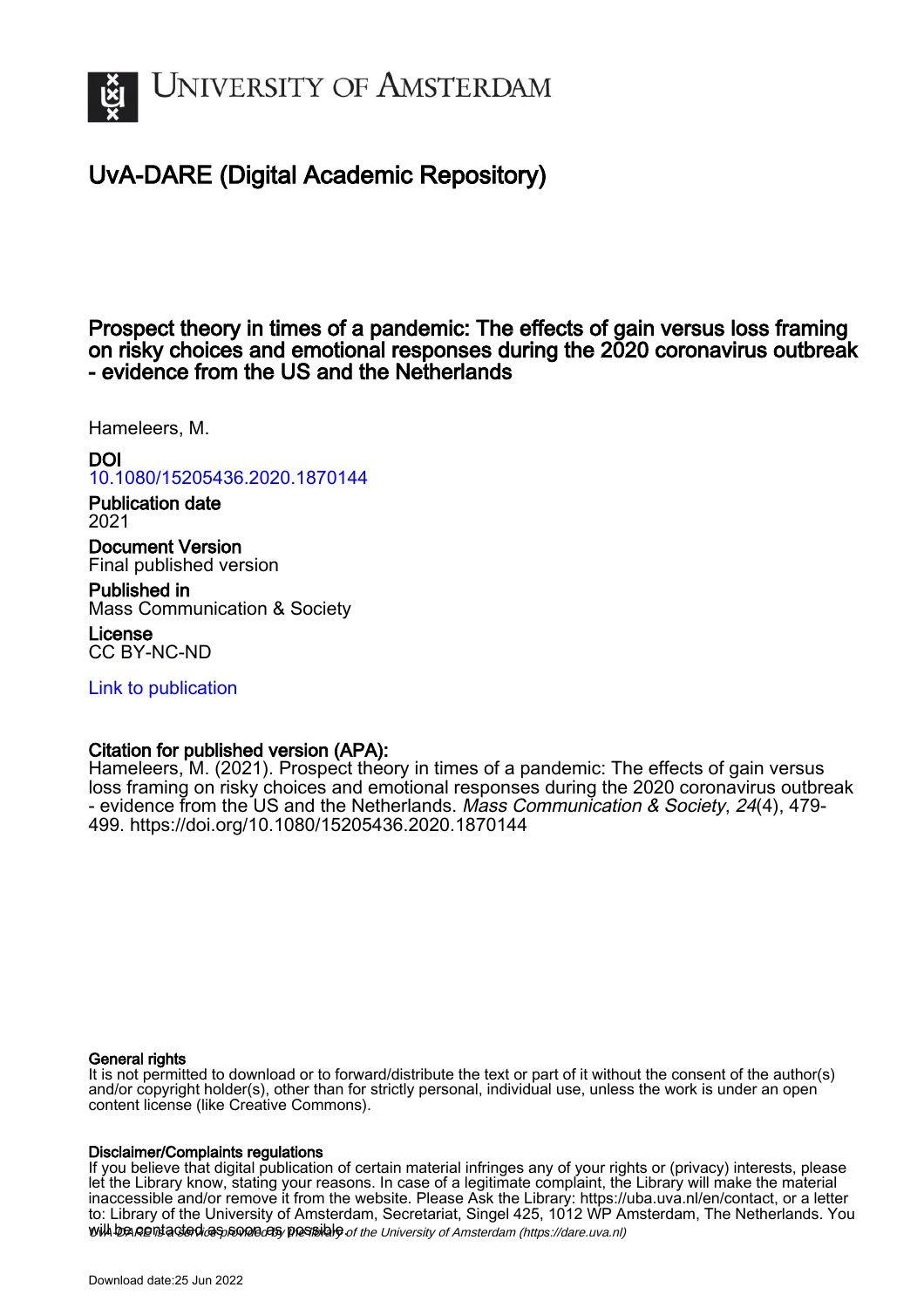

**a** OPEN ACCESS **a** Check for updates

# **Prospect Theory in Times of a Pandemic: The Effects of Gain versus Loss Framing on Risky Choices and Emotional Responses during the 2020 Coronavirus Outbreak – Evidence from the US and the Netherlands**

Michael Hameleer[s](http://orcid.org/0000-0002-8038-5005) **®** 

Amsterdam School of Communication Research (ASCoR), University of Amsterdam, Amsterdam, The Netherlands

#### **ABSTRACT**

During the 2020 coronavirus pandemic, governments across the globe relied heavily on the legacy media, not only to inform citizens about fast-paced developments in the midst of a crisis, but also to stimulate compliance with strict interventions. Prospect theory postulates that gain versus loss framing may affect preferences for different interventions. In a conceptual replication of Tversky and Kahneman's seminal prospect theory, findings from surveys in the US and the Netherlands  $(N = 1,121)$  demonstrate that gain frames of the coronavirus promote support for risk-aversive interventions, whereas loss frames result in relatively more support for risk-seeking alternatives. Loss frames elicit stronger negative emotions, such as frustration and powerlessness. The experience of powerlessness, in turn, mediates the effects of loss versus gain frames on support for stricter interventions. Together, these findings indicate that framing the pandemic in terms of gains may be most effective in promoting support for risk-aversive treatments of the pandemic.

<span id="page-1-0"></span>During the outbreak of the new coronavirus in 2020, global media coverage mostly focused on the loss of lives and the uncontrolled spread of the virus. Such a negativity bias may have implications for risk-seeking behavior. In their seminal work on prospect theory, Kahneman and Tversky [\(1979\)](#page-20-0) demonstrate that people's preferences for risk-seeking versus risk-aversive options can be

**CONTACT** Michael Hameleers  $\boxtimes$  m.hameleers@uva.nl  $\textcircled{\textsc{}}$  Amsterdam School of Communication Research (ASCoR), University of Amsterdam, Nieuwe Achtergracht 166, Amsterdam 1018 WV, The Netherlands.

© 2021 The Author(s). Published with license by Taylor & Francis Group, LLC.

This is an Open Access article distributed under the terms of the Creative Commons Attribution-NonCommercial-NoDerivatives License (http://creativecommons.org/licenses/by-nc-nd/4.0/), which permits non-commercial re-use, distribution, and reproduction in any medium, provided the original work is properly cited, and is not altered, transformed, or built upon in any way.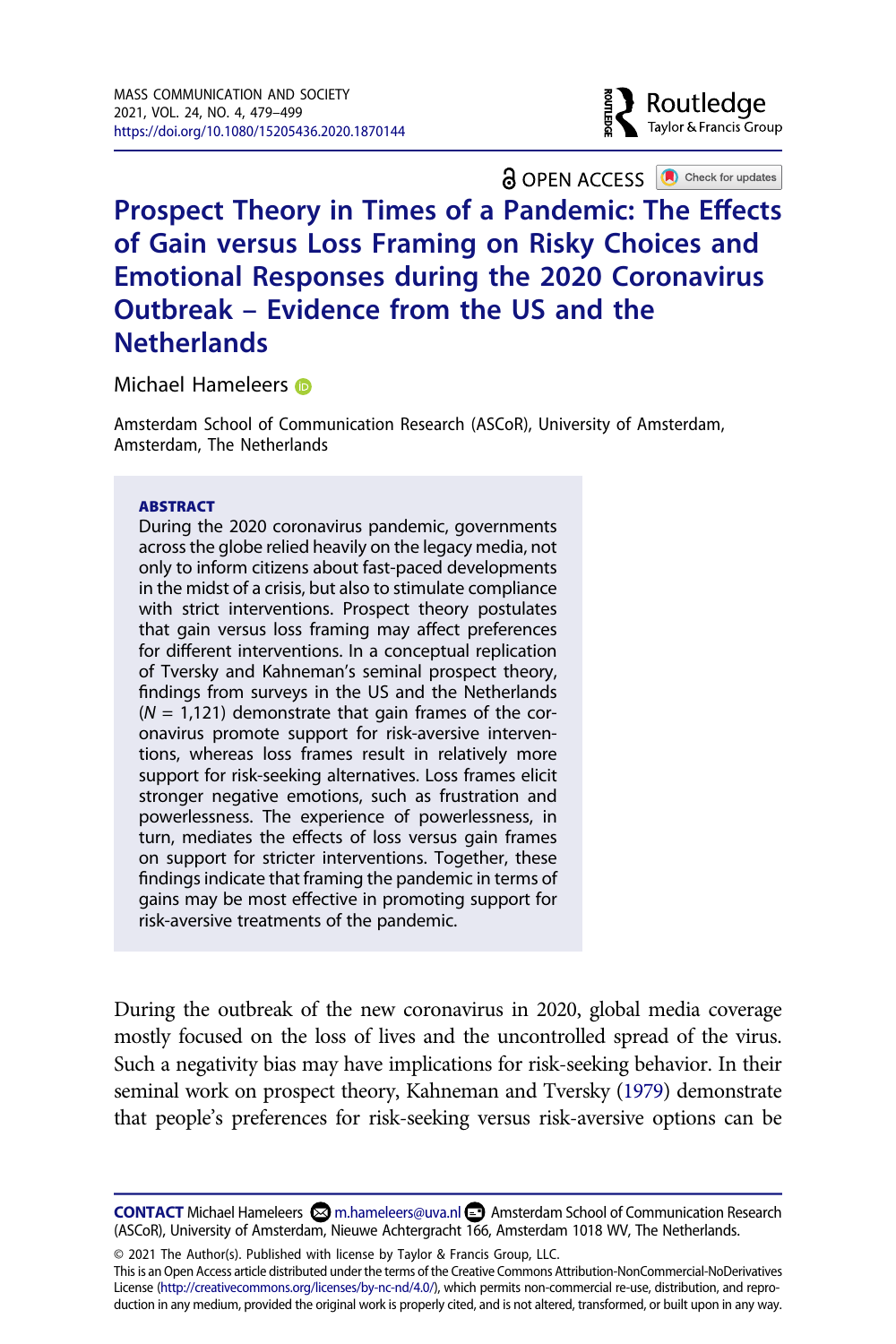<span id="page-2-2"></span>influenced by exposing them to logically equivalent information framed in terms of gains versus losses. More specifically, people have a tendency to prefer risk-aversive options when they are confronted with gains, and prefer risky choices when logically equivalent information emphasizes losses. A large-scale 19-country replication of prospect theory and risky-choice framing found convincing support for prospect theory across contexts (Ruggeri et al., [2020](#page-21-0)). In this paper, we aim to replicate the findings in the setting of the global coronavirus outbreak in 2020. By asking people about their preferences for hypothetical interventions to prevent the spread of the virus within the timeframe of this actual crisis, we aim to test the effectiveness of gain versus loss framing in a setting where the equivalent information presented resonates strongly with reality.

<span id="page-2-4"></span>The outbreak of the coronavirus in 2020 sparked heated debates on the global treatment of the issue, and the measures taken by different governments have been received with mixed support (Van Bavel et al., [2020](#page-21-1)). Many countries enforced strict rules and restrictions on public life: universities and schools were closed, people were ordered to avoid crowds and social interactions, and many countries enforced a lockdown on public life. In times of this global crisis, it is important to investigate the role of communication on people's support for different measures and policies: Are people more likely to support strict interventions when certain aspects of the pandemic's consequences are made more salient?

<span id="page-2-0"></span>Literature on media dependency theory demonstrates that people rely more on media coverage in times of crisis (e.g., Boukes et al., [2019\)](#page-19-0). People may thus be susceptible to the specific ways in which the coronavirus is framed by the media at times when the crisis surrounding the outbreak is novel and rapidly developing. Importantly, media dependency has been found to positively predict compliance with pro-social behavior (Ho et al., [2015](#page-20-1)). In this paper, we specifically focus on the role of equivalency framing in communicating policy alternatives in times of crisis.

<span id="page-2-3"></span><span id="page-2-1"></span>The most well-known application of equivalency framing is prospect theory, or gain versus loss framing (e.g., Tversky & Kahneman, [1981](#page-21-2)). Prospect theory postulates that presenting the same information in a way that focuses on gains results in a stronger preference for risk-avoidance policies, whereas the emphasis on losses results in preferences for riskier policies. Tversky and Kahneman tested prospect theory by referring to a potentially lethal Asian disease. In the conceptual replication presented in this paper, we aim to assess whether the same effects of logically equivalent gain and loss-framed information on policy preferences can be identified when the threat is not hypothetical, but part of a global crisis situation. In addition, we explore the role of discrete emotions in promoting policy preferences and compare two highly distinct national settings in which the outbreak has had different ramifications for policy making: the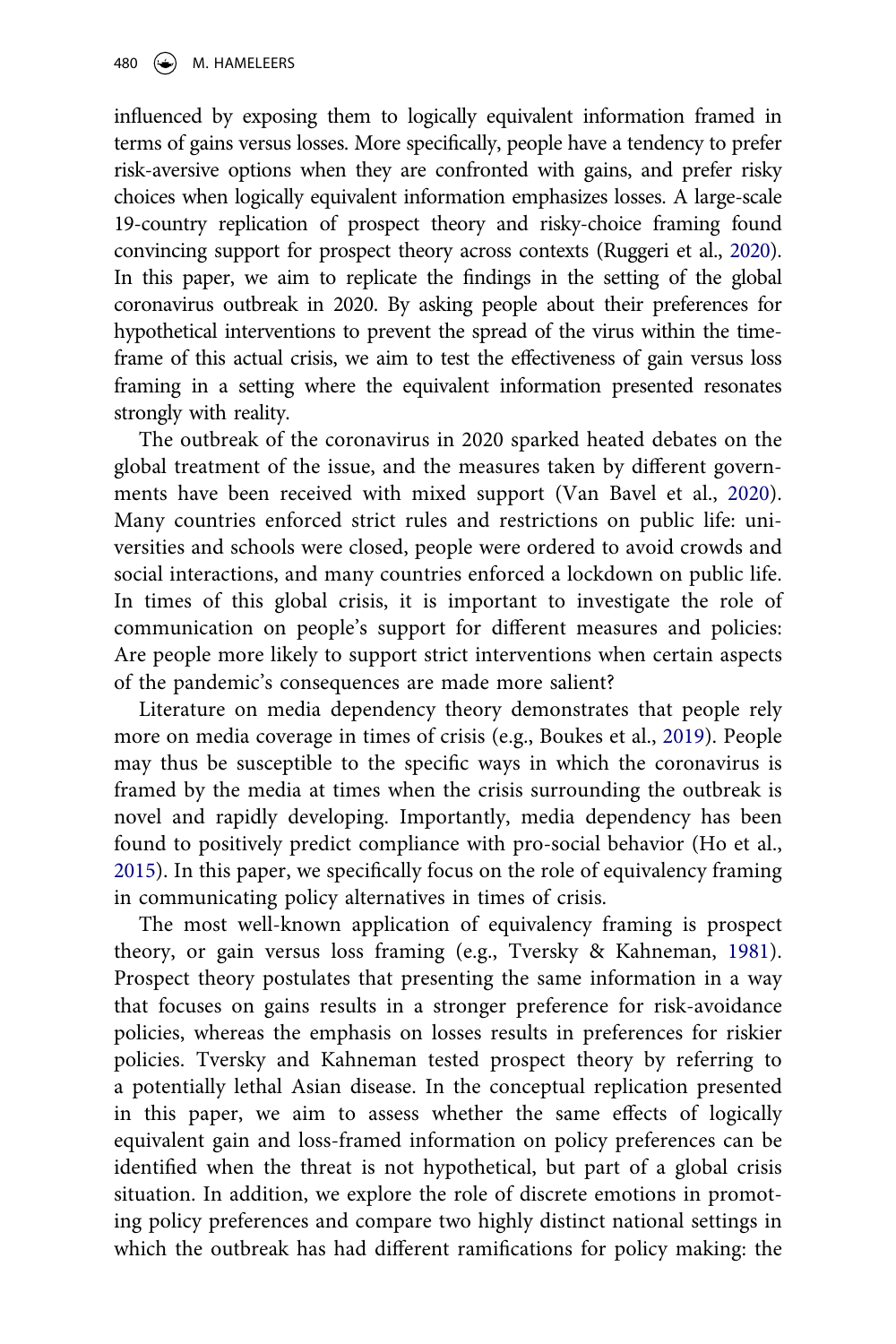US and the Netherlands. Finally, we assess to what extent the effects of gain versus loss frames are different when the threat is perceived as more personally relevant: Are people more susceptible to framing effects when they feel likely to suffer consequences of the pandemic?

This paper aims to offer unique insights into the effects of gain versus loss framing in a natural experimental setting. In times of crisis, information is oftentimes conflicting, fast-paced, and surrounded by inconsistencies and confusion. Yet, the demand for information is high. In such a communicative setting, it is important to assess how the different presentation of the same information may result in different levels of compliance with interventions proposed by the authorities.

#### **Equivalency framing and prospect theory**

<span id="page-3-4"></span><span id="page-3-0"></span>There are different approaches and conceptualizations of framing. For this reason, it is important to explicate how framing is conceptualized in this study (e.g., Cacciatore et al., [2016](#page-19-1)). Frames can be understood as patterns of interpretation that give meaning to issues and events. Frames emphasize some aspects of reality, whereas other aspects are made less salient (e.g., De Vreese, [2005;](#page-19-2) Entman, [1993;](#page-20-2) Gamson & Modigliani, [1989](#page-20-3); Scheufele, [1999](#page-21-3)). On the most general level, we can distinguish equivalency and emphasis framing (e.g., De Vreese, [2005\)](#page-19-2). Emphasis frames do not present equivalent information, but emphasize different aspects of reality by focusing on different problem definitions, causal interpretations, moral evaluations, and/or treatment recommendations (Entman, [1993\)](#page-20-2). Equivalency frames, in contrast, organize or present events and situations differently, but rely on logically equivalent information (De Vreese, [2005](#page-19-2); Druckman, [2001\)](#page-20-4). This paper focuses on such equivalency frames: We aim to investigate how different emphasis on logically equivalent information on the spread of the 2020 coronavirus can affect people's policy preferences and emotional states.

<span id="page-3-5"></span><span id="page-3-3"></span><span id="page-3-2"></span><span id="page-3-1"></span>We specifically look at gain versus loss framing – a particular application of equivalency framing (Druckman, [2001](#page-20-4); Levin et al., [1998;](#page-20-5) Tversky & Kahneman, [1981\)](#page-21-2). Gain versus loss framing theory holds that encoding framed information as positive or negative determines people's preferences for risky choices (e.g., Levin et al., [1998](#page-20-5)). Risky choice framing implies that alternative frames describing options with different risk levels affect people's preferences for risk-seeking versus risk-aversive options. Prospect theory (Kahneman & Tversky, [1979](#page-20-0); Tversky & Kahneman, [1981](#page-21-2)) specifically postulates that framing issues in terms of gains motivates people to avoid risks and protect the status quo (risk-aversive). However, when people are framed with dooming losses, they have the motivation to take a risk in order to prevent the worst-case scenario. People's preferences for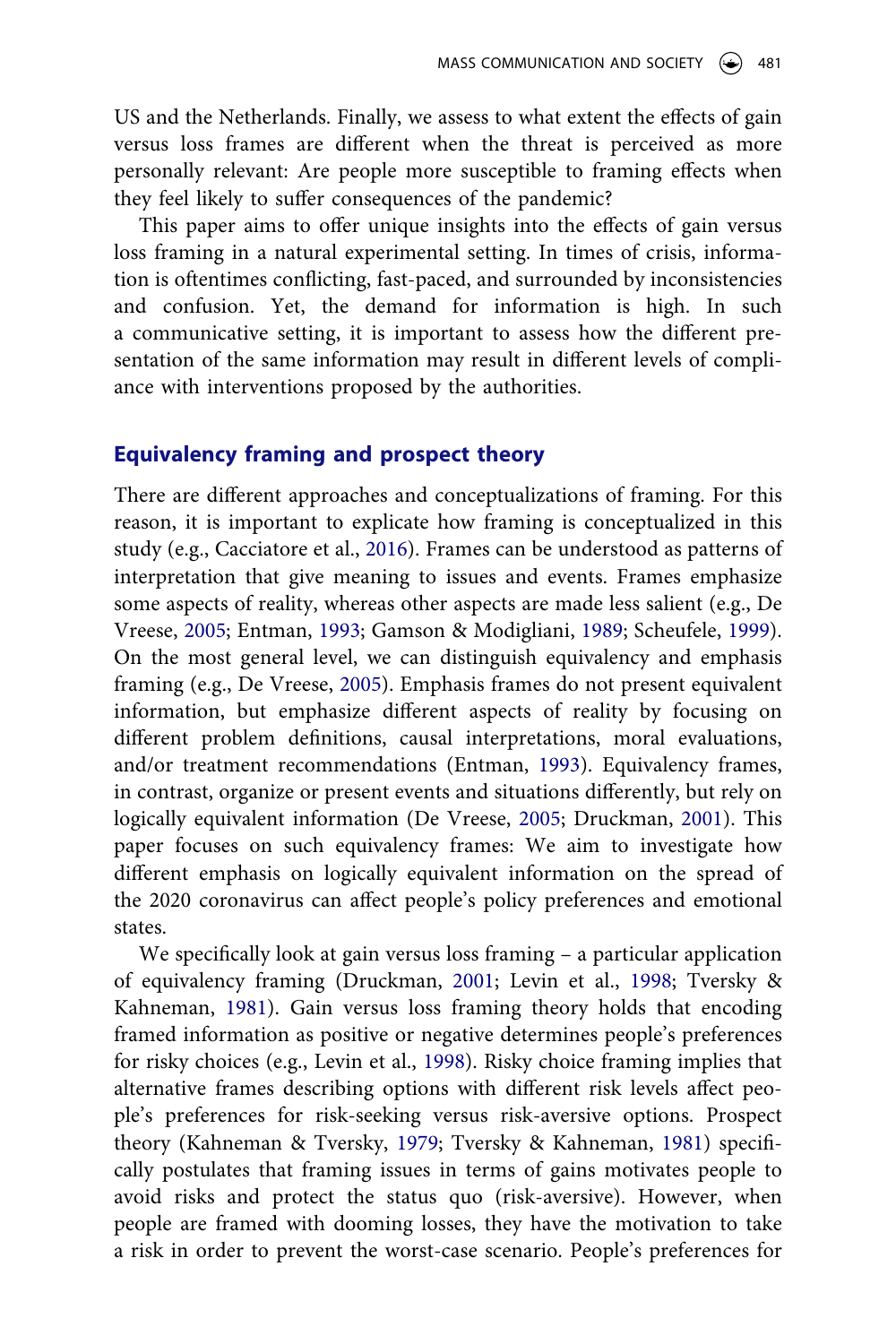risk-seeking options should be motivated by the emphasis on losses, whereas risk-aversive preferences should be influenced by framing issues in terms of gains.

Although prospect theory and the consequences of risky choice framing on risk-seeking have been tested in numerous studies on economic, environmental, and health issues, and replicated across different national settings (e.g., Ruggeri et al., [2020](#page-21-0)), to the best of our knowledge, there has been little to no evidence on prospect theory in the real-life setting of a global health crisis. Hence, it can be argued that gain versus loss framing has different effects when people are asked to "imagine" a crisis situation compared to when this crisis is actually occurring. Against this backdrop, we aim to replicate findings on prospect theory in the midst of the global outbreak of the coronavirus in 2020. In line with the premises of prospect theory, we hypothesize that: Framing the coronavirus in terms of gains promotes support for risk-aversive treatments (H1a), whereas framing the coronavirus in terms of losses promotes relatively more support for risk-seeking treatments (H1b).

## *The effect of gain versus lost framing on policy preferences*

In line with Tversky and Kahneman's ([1981\)](#page-21-2) findings, and replications of prospect theory (see, e.g., Ruggeri et al., [2020\)](#page-21-0), it can be expected that framing the corona outbreak in terms of gains may motivate people to prefer risk-aversive or preventative policies, whereas the emphasis on losses should result in the preference for risk-seeking options. Beyond giving people the option to indicate their preference among two alternative programs, we aim to assess the extent to which exposure to either a gain- or loss-framed scenario affects people's support for strict interventions to fight the pandemic. Here, it should be noted that we deviate from the classical approach to prospect theory. Specifically, in the second part of this study, we assess how the emphasis on negative aspects of hypothetical treatments' consequences (losses in terms of casualties) versus positive aspects (the amount of people that can be saved) makes people more or less likely to support strict interventions used to combat the new coronavirus.

<span id="page-4-0"></span>In the field of health communication, gain and loss framing studies mostly shifted from a focus on risk as uncertainty to risk as severity (e.g., Rothman & Salovey, [1997\)](#page-21-4). In this setting, gain and loss frames typically describe the undesirable or desirable consequences of certain behaviors, such as applying sunscreen to prevent cancer. Preventative behaviors (i.e., using sunscreen or exercising) are seen as involving low risk because their consequences – mostly framed as not getting ill – are desirable. Detection behaviors, in contrast, are seen as risky as their consequences are negative and undesirable (i.e., finding out that a person is ill).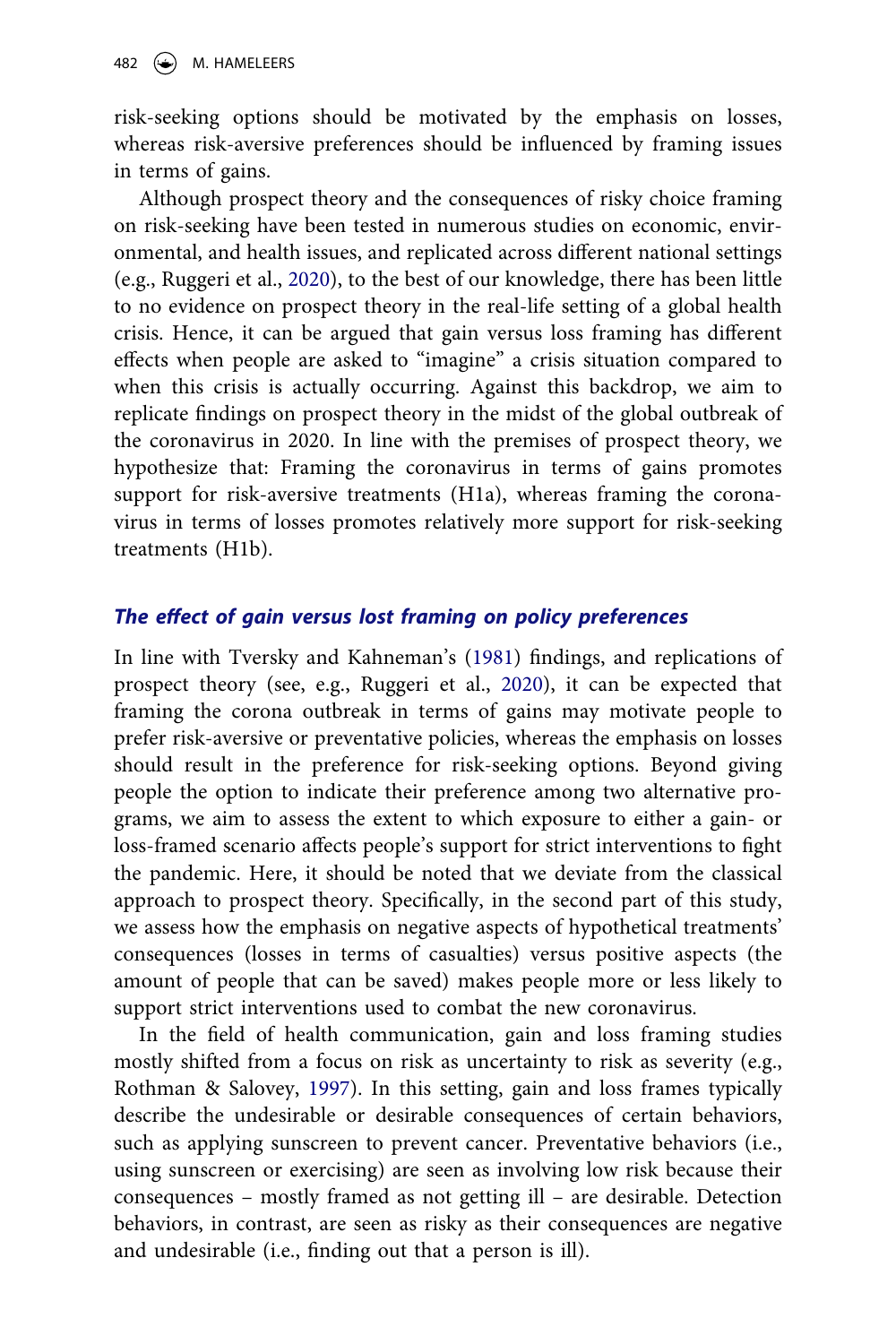<span id="page-5-3"></span><span id="page-5-1"></span>Although it has been argued that gain frames should promote relatively more support for prevention behaviors than loss frames (Rothman & Salovey, [1997\)](#page-21-4), numerous meta-analyses demonstrate that prospect theory is not consistently replicated in the health context (O'Keefe & Jensen, [2007;](#page-21-5) O'Keefe & Nan, [2012](#page-21-6)). Arguably, this may be the consequence of a different operationalization of the independent and dependent variable (Harrington & Kerr, [2017](#page-20-6)), theoretical flaws (O'Keefe & Jensen, [2007](#page-21-5); Van 'T Riet et al., [2016](#page-21-7)) or a too strong deviation from the underpinnings of prospect theory (O'Keefe & Jensen, [2007\)](#page-21-5). Hence, deviating from risky-choice framing, many studies in health communication frame risk as the severity of outcomes and look at preferences for prevention or detection behaviors. As yet another critique, engagement in detection (prevention) behaviors does not take the relative uncertainty of engaging versus not-engaging in preventative behavior into account (Van 'T Riet et al., [2016\)](#page-21-7).

<span id="page-5-4"></span><span id="page-5-2"></span>In this study, we aim to stay closer to the classical operationalization of risky choice framing. However, it should be acknowledged that the second dependent variable, preference for strict interventions to combat the coronavirus, does not automatically involve low risk. Although it could be argued that stricter interventions are more risk-aversive in terms of casualties, at the time of data collection, all treatments were surrounded with high uncertainty. In addition, risk-aversive treatments for the health domain could imply risk-seeking consequences for the economy. However, we suggest that when consequences are framed in terms of casualties, stricter interventions that promote distancing to avoid contamination involve lower risk than not supporting these interventions. Hence, at the time of data collection, most information emphasized the risk of not taking action (and uncertainty with regard to casualties), whereas complying with interventions was seen as involving low risk.

<span id="page-5-0"></span>Some studies found that gain frames are more effective under conditions in which the elimination of risk is the desired outcome (e.g., Dijkstra et al., [2011](#page-20-7)) – which corresponds to the strict preventions to fight the pandemic proposed by governments throughout the globe (Van Bavel et al., [2020\)](#page-21-1). It is, however, unclear how the effects of gain versus loss frames translate to the setting of the 2020 pandemic. At the first stage of the outbreak, all outcomes were uncertain and stakes were high. Yet, there seemed to be consensus that the strict interventions announced were effective in preventing the virus from spreading. Indeed, statistics supported declining numbers of casualties when strict interventions were in place. Preferences for preventative measures to slow down the virus may be regarded as the most certain and risk-aversive treatment in times of crisis. Against this backdrop, we propose the following hypothesis: Gain frames are more effective in triggering support for stricter interventions to stop the spread of the coronavirus than loss frames (H2).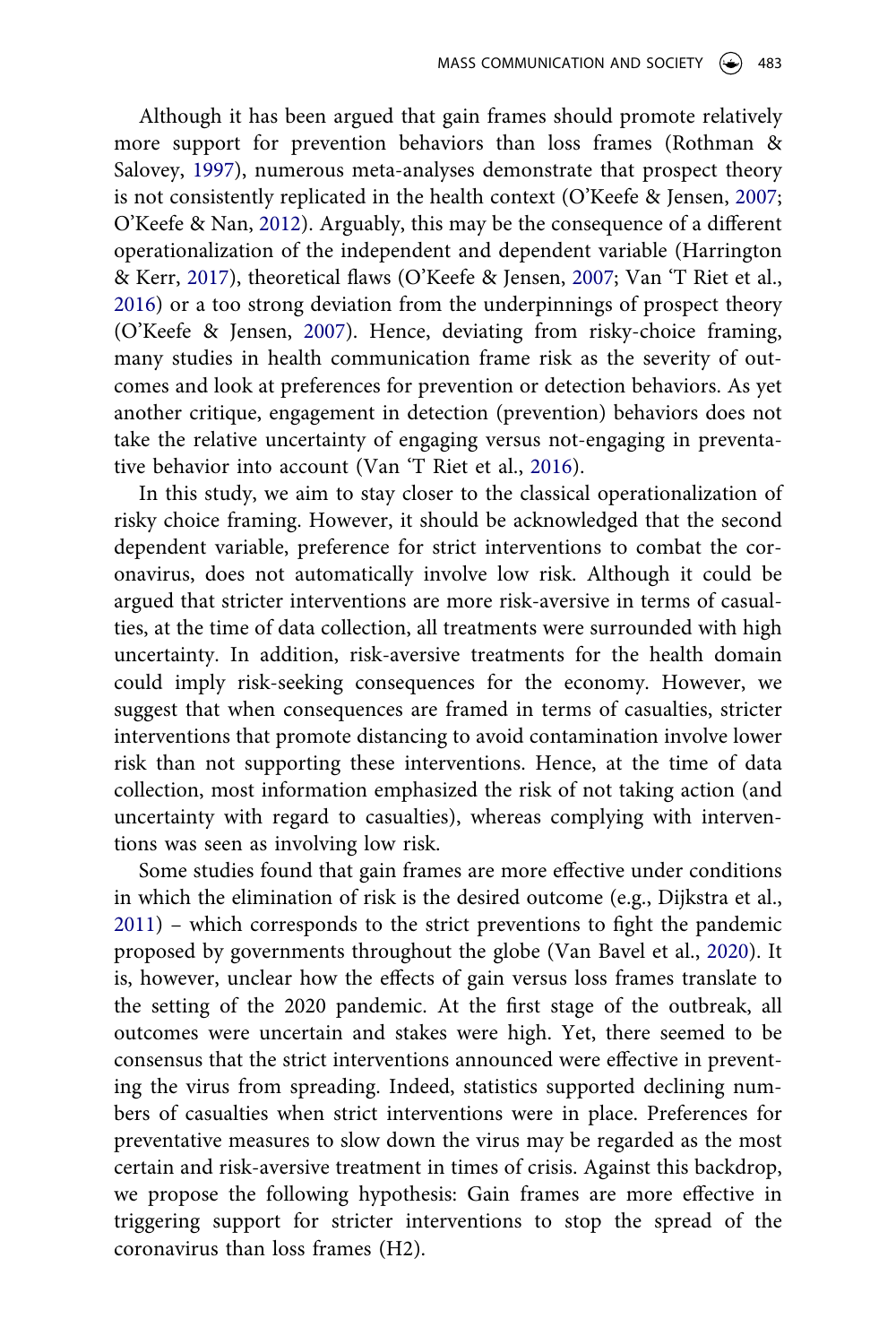### *The effects of gain versus loss framing on emotions*

<span id="page-6-4"></span>In the midst of a pandemic, people's responses may be informed by negative emotions, such as fear and anxiety (e.g., Mobbs et al., [2015](#page-21-8); Van Bavel et al., [2020](#page-21-1)). Applied to the effects of gain and loss frames in the context of a severe global crisis surrounded by threats and insecurity, people's support for different policies and treatments of the crisis may be informed by the emotional evaluation of the crisis situation. We specifically rely on emotional framing effects literature (e.g., Druckman & McDermott, [2008](#page-20-8); Gross & D'Ambrosio, [2004\)](#page-20-9), which uses appraisal theory to understand how different frames elicit different emotional states by triggering different cognitive evaluations of events. Here, we also deviate from classical prospect theory approaches by assessing how framing the pandemic in terms of gains (people that recover) versus losses (people that do not survive) can affect the emotional states of receivers.

<span id="page-6-0"></span>Emotional framing literature suggests that gain and loss frames may present equivalent information, but arguably present alternative lines of reasoning that strongly diverge in valance. Hence, they may promote different appraisals that may correspond to different emotional states (Druckman & McDermott, [2008\)](#page-20-8). Gain focuses on hope, positive outcomes, improvement, and the potential alleviation of the crisis. Loss, in contrast, emphasizes a negative future situation in which the crisis will intensify. Appraisal theory postulates that the experience of emotional states – such as hope, fear, or anger – can be seen as the outcome of people's cognitive evaluations of events or phenomena (e.g., Gross & D'Ambrosio, [2004;](#page-20-9) Lazarus, [1991](#page-20-10)). Events or phenomena, such as the outbreak of the coronavirus, elicit discrete emotions that are in line with an individual's evaluation of that event or phenomenon (e.g., Gross & D'Ambrosio, [2004](#page-20-9)). In other words, specific events, issues, or situations by themselves do not trigger emotions, but the specific interpretation or framing of these issues and situation elicit emotional responses.

<span id="page-6-5"></span><span id="page-6-3"></span><span id="page-6-2"></span><span id="page-6-1"></span>In appraisal theory, discrete emotions are associated with specific appraisal patterns, which can be understood as the subjective interpretation or evaluation that corresponds with specific emotional states such as anger or fear (Lerner & Keltner, [2001;](#page-20-11) Nabi, [2003](#page-21-9)). Fear has, for example, been associated with uncertainty and uncontrollability, whereas anger corresponds to more controllability, certainty, and the reliance on existing evaluations (e.g., Lerner & Keltner, [2001](#page-20-11)). Roseman [\(1991\)](#page-21-10) offers a more elaborate overview of the different appraisal patterns that can be associated with a wide range of positive and negative discrete emotions. In an uncertain situation (such as the outbreak of the coronavirus), the presence of punishment and absence of reward may cause frustration or fear. Yet, the absence of punishment and the presence of a reward can cause hope. When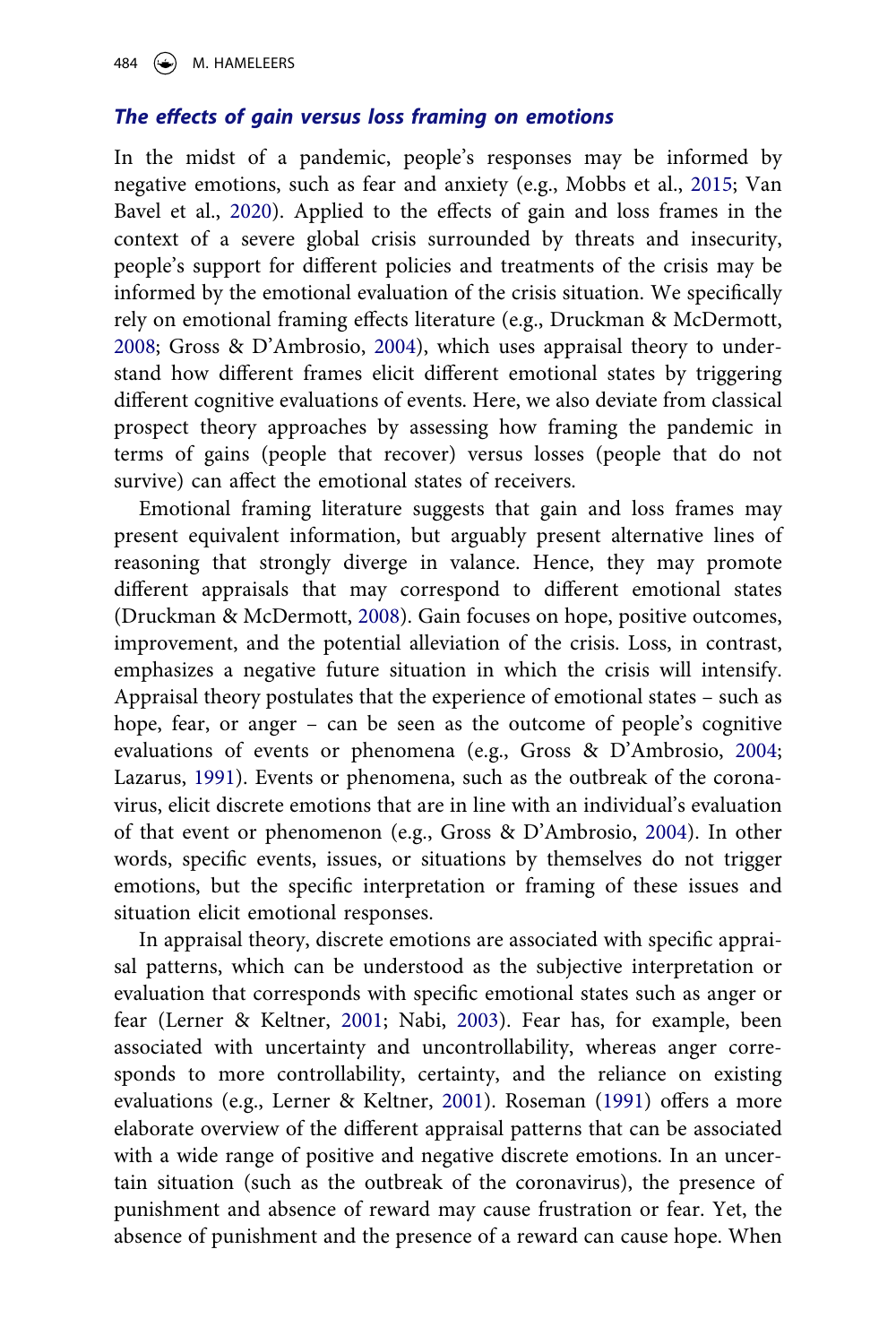outcomes are more certain, dooming losses (the absence of rewards or punishment) may cause anger.

Applied to gain versus loss frames of the coronavirus, we specifically focus on six discrete emotional responses that correspond with the different patterns of interpretation caused by logically equivalent frames. Building on Roseman's ([1991](#page-21-10)) framework, we believe that gain frames should cause more hope than loss frames. Specifically, in uncertain times of crisis, gain frames highlight the potential absence of punishment, and the presence of rewards (people will be saved). Loss frames, in turn, should cause the experience of negative emotional states: anger, fear, frustration, and powerlessness. Hence, these emotions correspond with the negative prospect of punishment/losses and the (un)certainty that many people cannot be saved and will die. Together, we formulate the following hypotheses on the emotional responses caused by gain versus loss framing of the corona crisis: Gain frames should elicit more hope than loss frames (H3a); Loss frames should elicit more anger (H3b); frustration (H3c); fear (H3d), pity (H3e) and powerlessness (H3f) than gain frames.

<span id="page-7-1"></span>It has been argued that people rely on their emotional state to assess risks and motivate behavior (Loewenstein et al., [2001;](#page-20-12) Van Bavel et al., [2020](#page-21-1)). Specifically, applied to the outbreak of the coronavirus, Van Bavel et al. ([2020\)](#page-21-1) argue that negative emotions may promote the approach of more negative information, and promote behaviors that are both desirable in the context of the spread of the virus (i.e., social distancing, washing hands) and less desirable for society (i.e., hoarding). They argue that the media have disproportionally focused on negative aspects of the pandemic (people who die) and less on a positive outlook (people who recover), and that these negative frames are more effective in promoting action and negative emotions than positive framing (also see Peters et al., [2006](#page-21-11)).

<span id="page-7-2"></span><span id="page-7-0"></span>Emotions have been regarded as important mediators of framing effects (Lecheler et al., [2013](#page-20-13)). Exposure to news frames is argued to cause emotional responses, which motivate behaviors and attitudes subsequently (Lecheler et al., [2013\)](#page-20-13). Especially when looking at support for stricter policy measures in response to gain versus loss framing of the coronavirus, it can be argued that people's emotions drive their support for strong preventative measures (Van Bavel et al., [2020\)](#page-21-1). In line with the premises of appraisal theory, emotions are experienced because people evaluate situations and events cognitively (e.g., Roseman, [1991\)](#page-21-10). These emotional states, in turn, may motivate support for policy preferences.

Extrapolated to the framing of the 2020 corona crisis, we expect that loss frames have an effect on preferences for policy preferences via discrete emotional responses that correspond to uncertainty and a lack of control. More specifically, the appraisal patterns associated with fear, powerlessness, and pity in particular relate to a lack of control as well as less reliance on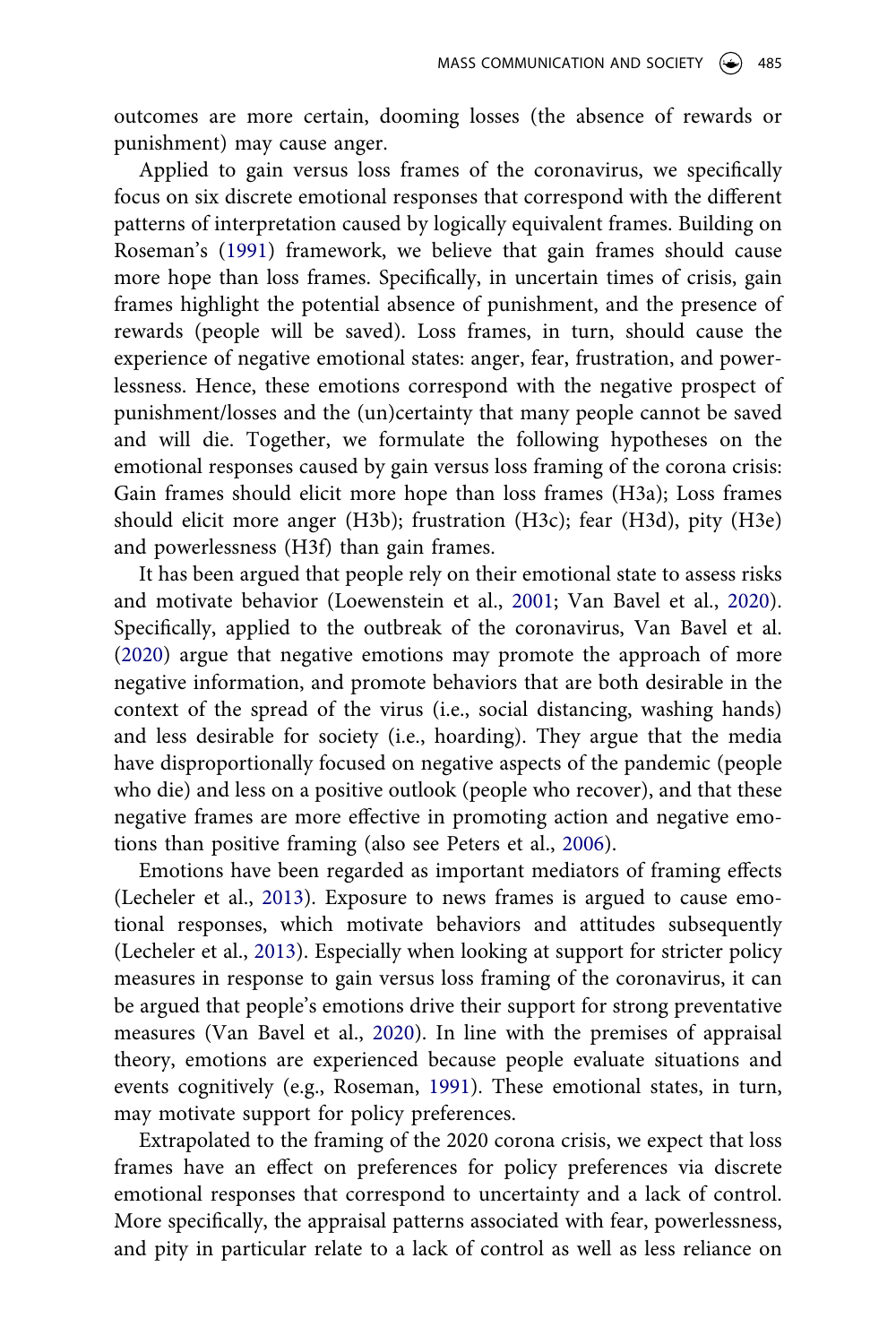existing attitudes and motivated search for novel information (Roseman, [1991](#page-21-10)). We therefore postulate the following hypotheses on the mediating role of emotions in promoting policy support in response to loss versus gain frames: Loss frames promote support for stricter interventions to combat the coronavirus via the activation of the negative emotions fear (H4a), pity (H4b), and powerlessness (H4c).

#### **The role of perceived relevance of the coronavirus threat**

It may be argued that the effects of gain and loss frames are conditional on the perceived susceptibility to the threat of the coronavirus. Messages emphasizing threats may be more influential when they resonate with people's perception of losing out because of the coronavirus, and messages emphasizing gains may be more persuasive when people actually have hope that the threat can be averted. In line with this, as argued by Mahoney et al. ([2011\)](#page-21-12), there may be individual differences that predict the susceptibility to the effects of gain versus loss frames.

<span id="page-8-3"></span><span id="page-8-2"></span><span id="page-8-1"></span><span id="page-8-0"></span>In the context of the highly salient global issue of the coronavirus at the time of data collection, we in particular focus on individual-level differences in the perceived vulnerability to the consequences of the virus. It may be argued that when people care more about an issue and its potential implications for them personally, attitudes are more easily accessible than when an issue is less relevant (Krosnick, [1989\)](#page-20-14). In line with this, people have the tendency to accumulate more information on issues they care about most compared to less personally relevant issues (e.g., Krosnick, [1989\)](#page-20-14). Applied to framing effects, the role of issue importance can be interpreted in different ways. Lecheler et al. ([2009](#page-20-15)) find that low-importance issues yield stronger framing effect than high-importance issues. They explain this effect as a consequence of the more accessible and fixed attitudes people have for issues they care most about. These perceptions are thus more resistant to framing effects compared to issues that are lower on people's personal agendas – and for which people did not yet develop strong opinions.For the specific case of the coronavirus, we expect a reverse effect of perceived vulnerability. The pandemic is an issue high on the media and political agenda all across the globe, and citizens across the globe are constantly exposed to information on the developments on the "corona crisis." As predicted by media dependency theory, media coverage has a stronger effect on people in new situations that people have less knowledge about (Ball-Rokeach & DeFleur, [1976\)](#page-19-3). As the coronavirus was novel and uncertain at the time of data collection, and as new developments related to the crisis followed each other at an extremely fast pace, it is not likely that people had already formed strong opinions on the coronavirus. Hence, people's evaluations, behaviors, and opinions in times of an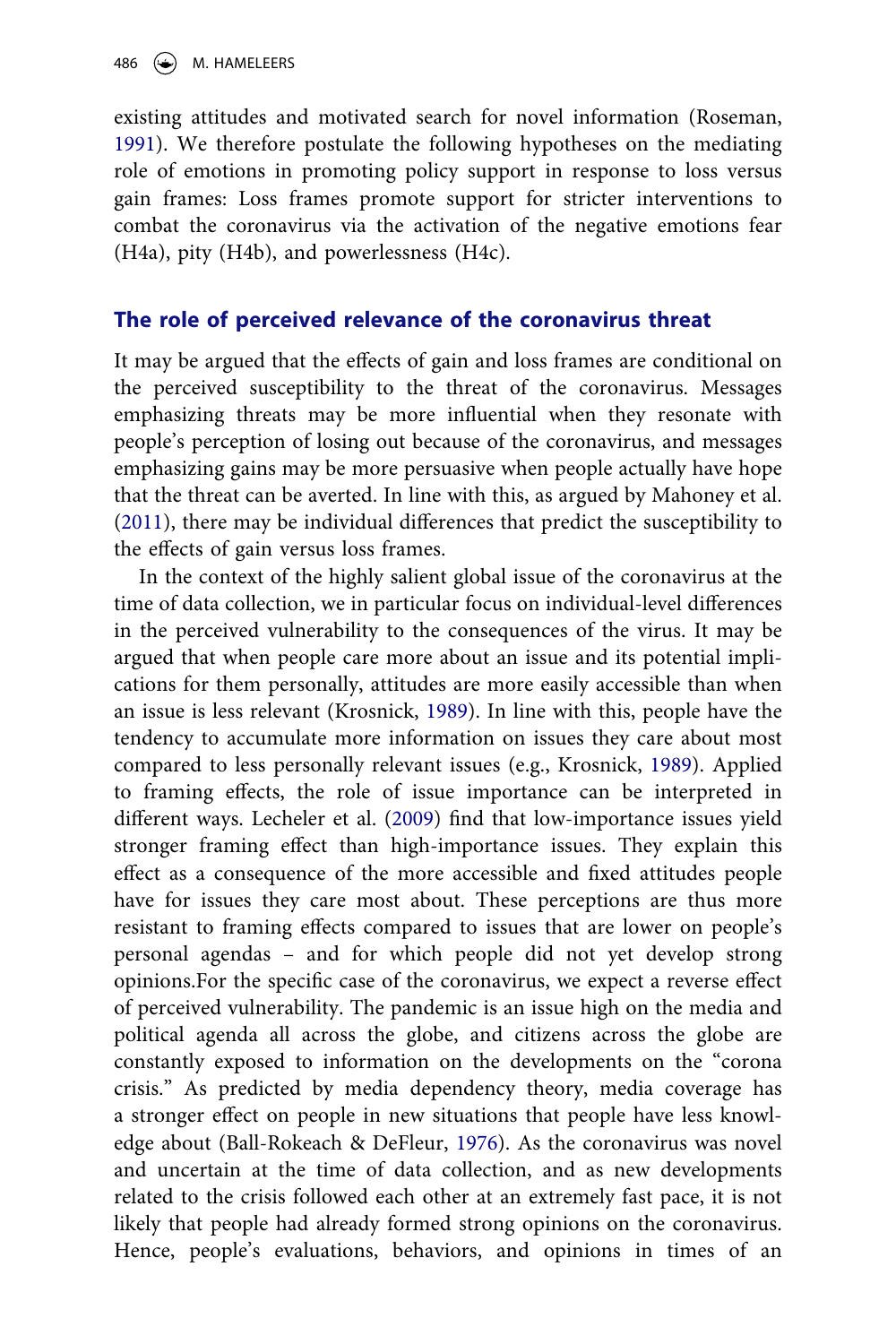emerging crisis are likely to be strongly dependent on the information they receive from the media (Boukes et al., [2019\)](#page-19-0).

In this setting, it can be argued that the more people perceive they are personally susceptible to the virus, the more likely they depend on new information to form attitudes and behaviors to avert the threat. In other words, we expect gain and loss frames to have the strongest effects on policy preferences among people who perceive that they are vulnerable to the threats of the coronavirus framed in the message. Likewise, emotional states are more likely to be triggered as a consequence of framing when people perceive they are more vulnerable to the threat. Hence, when they feel that they are susceptible to the consequences of the virus, their emotional states are more likely to be affected by gain and loss frames that emphasize the potential number of casualties or survivors. When people feel more vulnerable, the issue of the coronavirus becomes more personally relevant, which should make emotional appraisals more easily accessible (Krosnick, [1989](#page-20-14)). Against this backdrop, we formulate the following hypotheses: Loss frames have a stronger effect on policy preferences among participants that feel susceptible to threats associated with the coronavirus (H5a). Likewise, we effect that emotions in response to gain and loss frames are more pronounced among participants that perceive to be vulnerable to the threat (H5b).

## **Case description**

In this paper, we assess the effects of gain versus loss framing of the coronavirus in two different national settings: the United States and the Netherlands. These two cases were selected to investigate whether framing effects differ in strength across settings facing different consequences of the coronavirus outbreak, different policy actions to avert the crisis, and different distances to the epicenter of the outbreak (Europe was in the epicenter at the time of data collection, and the United States banned all travel from Europe as they were not facing severe consequences of the virus at that stage). We do not specifically focus on national-level differences, but rather ask to what extent gain and loss frames have similar effects across settings that differ in the national-level salience of the crisis.

## **Method**

To test our hypotheses, we rely on a survey study with a between-subjects experiment component among a diverse sample of participants in the United States and the Netherlands. We exposed people to either a gainframed message about the coronavirus outbreak or a loss-framed message about the outbreak.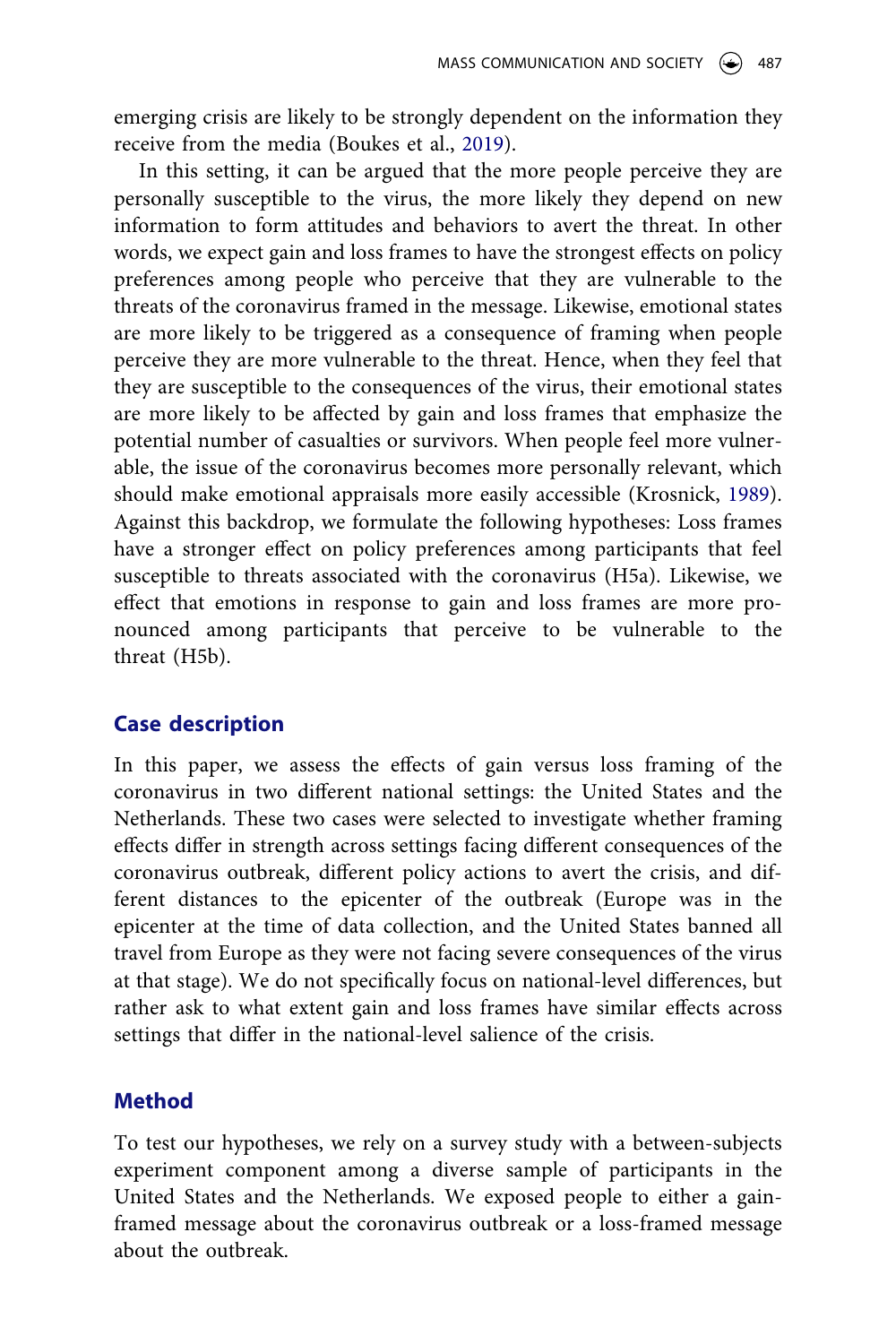## *Sample*

Participants were recruited from mixed-resources panels of Dynata (*N* = 1,121). All surveys were computer-assisted; in the United States and the Netherlands, participants entered the digital survey via an online invitation with a link to the study. As developments surrounding the virus moved at an extremely fast pace during data collection (March 16, 2020), we made sure that all valid completed responses were collected within 24 hours. The sample includes 50.9% female participants (49.9% male, 0.2% other). 20.1% was lower educated, 42.7% finished a moderate level of education, and 37.2% was higher educated. The average age was 42.46 (*SD* = 13.82). In the US, the sample included 38.5% Democrats and 35.3% Republicans (26.2% Independent). These proportions were reflected in the ideological self-placement of Dutch participants. Although this national setting does not allow us to categorize people into bi-partisan preferences, we see that 36.6% is more left-wing oriented, and 38.2% right-wing oriented (25.2% undecided/in between).

## *Independent variables*

We followed the classical prospect framing approach (e.g., Tversky & Kahneman, 1979) and randomly exposed participants to a gain-framed versus a loss-framed message and asked their preference for equivalent riskseeking and risk-aversive programs. The classical "Asian disease" message was adapted to fit the context of the outbreak of the coronavirus pandemic. We did not mislead participants, and clearly noted that we would like to present them with a hypothetical example of different ways to deal with the crisis.

As developments surrounding the coronavirus developed in a rapid pace at the time of data collection, we did not use actual numbers or statistics on the crisis, but presented participants with a hypothetical situation in which different treatment programs could be selected. Tversky and Kahneman used a smaller survival rate (i.e., 1/3 are saved). This is, however, not a credible scenario for the fatality rate of the new coronavirus. For this reason, a more realistic number of 35% was chosen. Although this was still a high number, it was close to some early estimates that circulated at the time of data collection (which were later corrected to lower numbers). Hence, it would not be realistic to tell participants that more people will die from than survive the virus. There were some other differences between the original stimuli and our scenarios: We talked about deaths of contaminated (and not all) people, emphasized that the situation was hypothetical (for ethical reasons), and used the less certain term "can" instead of "will." These changes were made to make the stimuli reflect news coverage and actual (official) information on the new coronavirus more closely. Among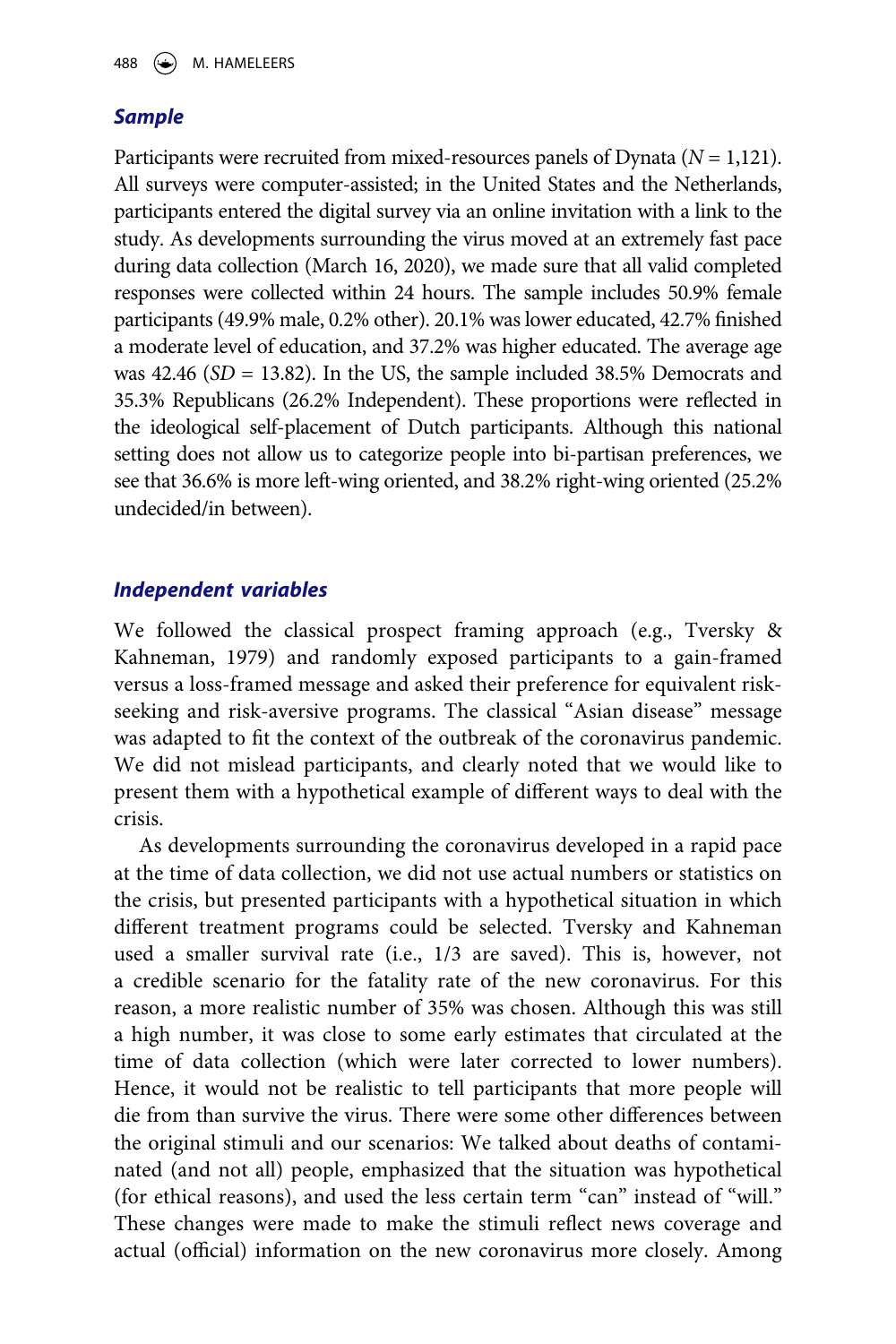other things, there was no treatment available at the time of data collection, so the term "can" was more suitable (even though the case was presented as hypothetical). The scenarios were judged as very credible by the participants (see below). It should be noted that, to some extent, all potential outcomes formulated in response to the pandemic were inherently uncertain in real life: At the time of data collection, expert knowledge on treatments was scarce, and it was not certain that the strict interventions proposed by governments would be 100% effective.

The wording of the gain-frame condition was as follows: "Recently, there have been a number of concerns about the treatment and spread of the coronavirus in the US/the Netherlands – and there are many different opinions and perspectives on how we should deal with it. What if, hypothetically speaking, there are two potential strategies to deal with the outbreak: Program A and program B. Program A has the consequence that 65% of all contaminated people can be saved. Program B has a 65% likelihood to save all contaminated people, and a 35% likelihood to save none of the contaminated people."

The loss-frame condition used equivalent statistics, but presented the treatments in terms of losses: "Recently, there have been a number of concerns about the treatment and spread of the coronavirus in the US/the Netherlands – and there are many different opinions and perspectives on how we should deal with it. What if, hypothetically speaking, there are two potential strategies to deal with the outbreak: Program A and program B. Program A has the consequence that 35% of all contaminated people will die. Program B has a 65% likelihood that none of the contaminated people will die, and a 35% likelihood that all of the contaminated people will die."

The conditions had equal group sizes: there were 276 participants in the U.S. loss frame, 277 in the U.S. gain frame, 279 in the Dutch loss frame, and 278 in the Dutch gain frame.

#### *Measures*

Right after exposure to the gain or loss frame, but in a separate screen that separated the treatments (stimuli) from risky-choice preferences (dependent variable), participants were asked to indicate their preference for program A or B ("Which program has your preference?"). A more elaborate battery of specific policy preferences was asked after this question, in which we specifically asked people to indicate they support and compliance for stricter measures that could be taken by the government to fight the outbreak of the coronavirus. The following three items, all measured on 7-point disagree-agree scales, were used: "It is important to lock down our country to prevent the spread of the virus further," "We need to take even more extreme measures to fight the coronavirus," and "I am afraid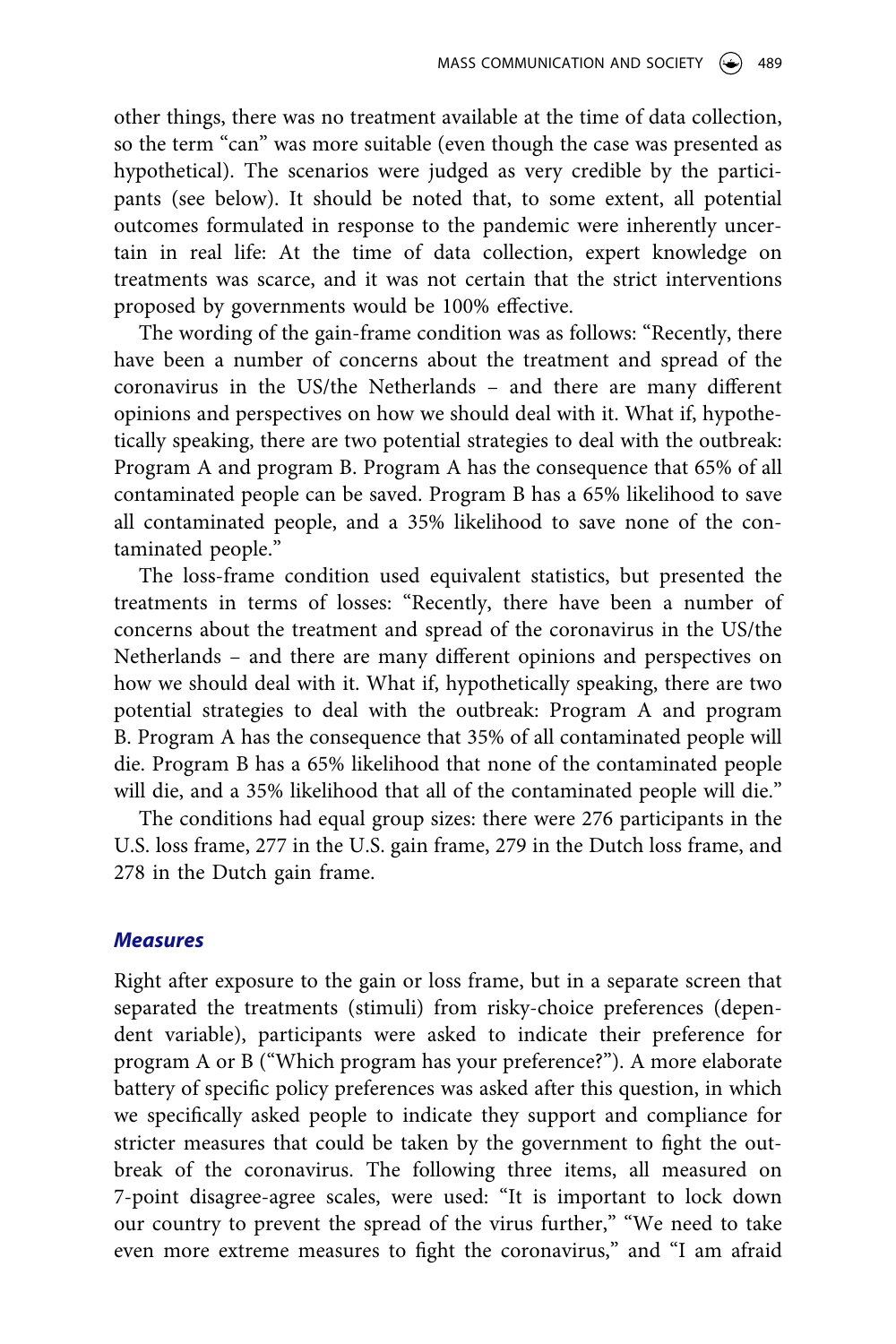that we don't do enough to prevent the virus from spreading."  $(M = 4.78,$ *SD* = 1.44, Cronbach's  $\alpha$  = .79). These measures can be seen as indicators of people's support for more disruptive and strict interventions to prevent negative consequences of the outbreak. To measure the discrete emotions people experienced related to the coronavirus, we formulated the following question, which was asked after the stimulus and before measuring people's support for stricter governmental interventions: "And can you now indicate what emotions you experience when thinking about the impact of the coronavirus?" The following emotional states were asked with single-item measures on 7-point scales ( $1 = I$  do not feel this emotion at all,  $7 = I$ experience this emotion very much): anger  $(M = 3.89, SD = 1.87)$ , fear (*M* = 4.28, *SD* = 1.75), pity (*M* = 4.27, *SD* = 1.73), hope (*M* = 4.57, *SD* = 1.62), frustration (*M* = 4.61, *SD* = 1.73), and powerlessness  $(M = 4.89, SD = 1.70).$ 

Perceived vulnerability was measured by asking people to indicate their agreement (7-point disagree-agree scales) with two statements about their perceived vulnerability/susceptibility to negative consequences of the coronavirus: "I am worried about the impact of the coronavirus on my health" and "I am worried about the impact of the coronavirus on my economic situation" ( $M = 5.52$ ,  $SD = 1.37$ , Cronbach's α = .786).

#### *Manipulation checks*

After exposure to the stimuli, we asked participants to rate the credibility of the different gain and loss-framed messages, as well as to remember the statistics they were exposed to, and which program entailed which consequences. Both the gain and loss frame were perceived as relatively credible examples of information on the coronavirus outbreak (Gain: *M* = 4.87,  $SD = 1.51$ ; Loss,  $M = 5.01$ ,  $SD = 1.48$ ). In addition, loss frames were significantly more likely to be perceived as emphasizing deaths and losing lives (86.6%) compared to gain frames (29.6%), which were more likely to be seen as focusing on saving lives (89.5%) than the loss frames (34.7%).

#### **Results**

#### *The effect of gain and loss framing on policy preferences*

We first of all hypothesized that loss framing would promote support for risk-seeking programs, and that gain frames promote support for riskaversive programs (H1). Our data supports this expectation in both countries (see [Table 1](#page-13-0)). Overall, people exposed to gain frames were more likely to endorse the risk-aversive Program A (83.2%) than risk-seeking Program B (16.8%). People exposed to loss frames were more likely to endorse risk-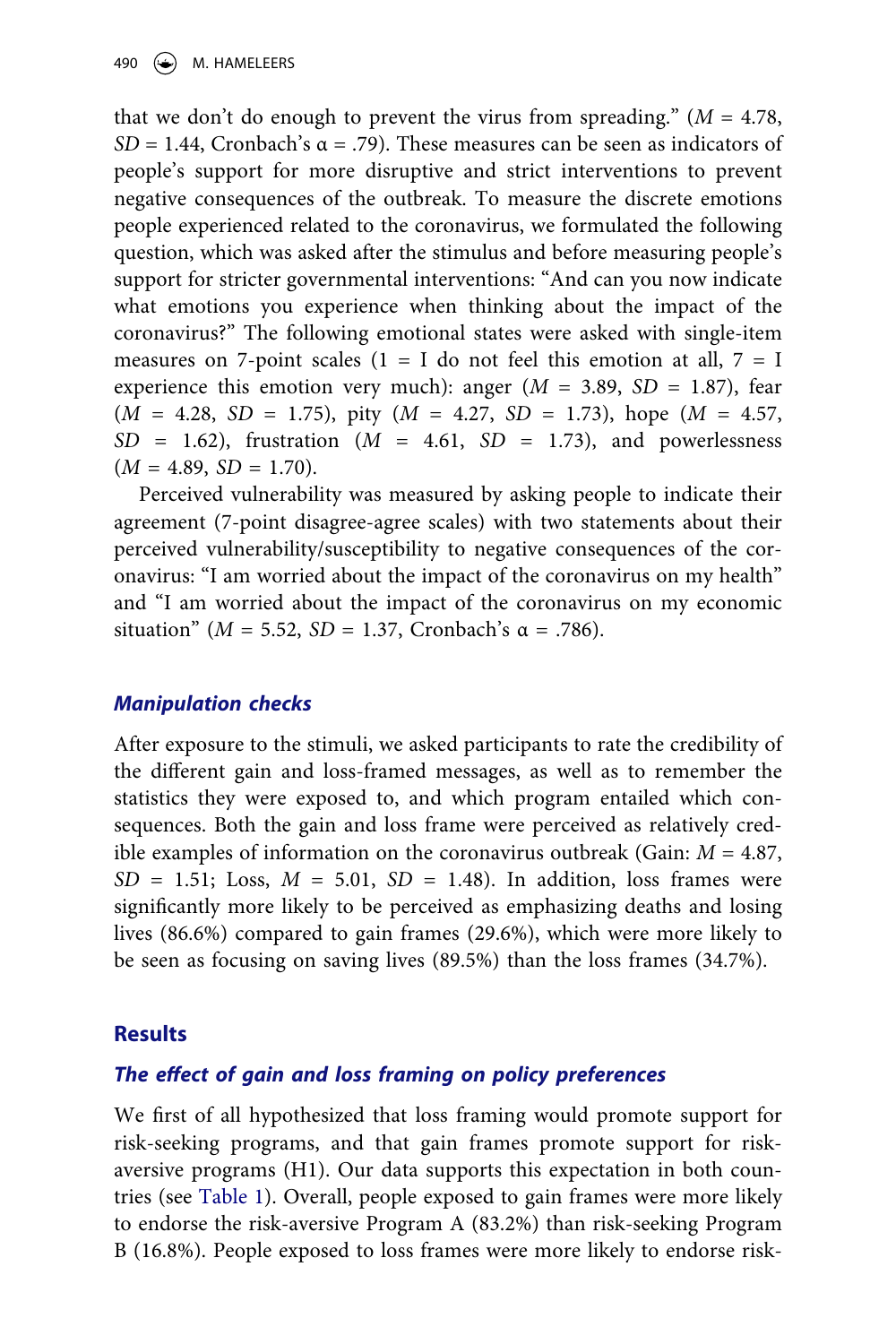|                                                             |                      | Gain framed messages |                      |                      | Loss framed messages           |                |  |  |
|-------------------------------------------------------------|----------------------|----------------------|----------------------|----------------------|--------------------------------|----------------|--|--|
| Framing coronavirus                                         | US                   | NL.                  | Total                | US                   | NL                             | Total          |  |  |
| Risk-aversive preference (A)<br>Risk-seeking preference (B) | $80.9\%$<br>$19.1\%$ | $85.6\%$<br>$14.4\%$ | $83.2\%$<br>$16.8\%$ | $47.8\%$<br>$52.2\%$ | $41.9\%$<br>58.1% <sub>b</sub> | 44.9%<br>55.1% |  |  |

<span id="page-13-0"></span>**Table 1.** Effects of gain and loss framing on risk-seeking and risk-aversive policy preferences.

Cell entries reflect percentages of participants that prefer program A or B within gain and loss framed conditions. Proportions with differing subscripts indicate significant differences (*p* > 0.001).

seeking Program B (55.1%) than Program A (44.9%). It should be noted that the differences in proportions are stronger for gain-framed than lossframed messages. The findings are similar in the two different countries, although the effects are stronger in the Netherlands. We thus find support for H1a: framing the coronavirus in terms of saving lives (gains) enhances more support for a risk-aversive program. H1b is also supported; when emphasizing the potential losses of an intervention, people demonstrate a stronger preference for a risk-seeking treatment that has a good chance of saving all people at the risk of saving none. The results stay the same if we control for political orientation: Preferences for risk-aversive or risk-seeking treatments in response to gain and loss frames are similar across partisan or ideological cleavages across countries.

But what if we look at the effects of gain versus loss framing on preferences for strict (preventative) measures (goal-framing effects)? In [Table 2](#page-13-1), the effects of gain and loss framing on support for the specific (strict) policy measures that have been taken at the time of the coronavirus are summarized. We see that there is no significant effect of gain versus loss framing on support for stricter governmental interventions  $(b = .13, )$ *SE* = .07,  $p = .065$ ). Although the effect is in the expected direction – and close to significance – gain frames do not significantly yield more support

|                                    |             | Model I<br>$(n = 1, 110)$ |          |           | Model II<br>$(n = 1, 110)$ |                 |            | Model III<br>$(n = 1, 110)$ |          |  |
|------------------------------------|-------------|---------------------------|----------|-----------|----------------------------|-----------------|------------|-----------------------------|----------|--|
|                                    | b           | SE                        | β        | b         | SE                         | β               | b          | SE                          | β        |  |
| (Constant)                         | 2.04        | .16                       |          | 1.97      | .17                        |                 | 1.91       | .23                         |          |  |
| Country (Netherlands)              | $-.20$      | .10                       | $-.07**$ | $-.20$    | .08                        | $-.07**$        | $-.08$     | .11                         | $-.03$   |  |
| Relevance of the threat            | .52         | .03                       | $.50***$ | .52       | .03                        | $.50***$        | .52        | .04                         | $.50***$ |  |
| Gain framing (reference: loss)     |             |                           |          | .13       | .07                        | $.04^{\dagger}$ | .23        | .32                         | .08      |  |
| Gain framing $\times$ country (NL) |             |                           |          |           |                            |                 | $-.24$     | .15                         | $-.07$   |  |
| Gain framing $\times$ relevance    |             |                           |          |           |                            |                 | .01        | .06                         | .01      |  |
| Adjusted $R^2$                     | .249        |                           |          | .251      |                            |                 | .251       |                             |          |  |
|                                    | $185.11***$ |                           |          | 124.56*** |                            |                 | $75.27***$ |                             |          |  |
| F for change in $R^2$              |             |                           |          | $2.83^+$  |                            |                 | 1.26       |                             |          |  |

<span id="page-13-1"></span>**Table 2.** Effects of gain and loss framing on preference for stricter interventions.

†*p* < 0.10, *p* < 0.05; \*\**p* < 0.01; \*\*\**p* < 0.001.

Two-tailed tests. Unstandardized (*b*) and standardized (β) regression weights. Analyses are checked for multicollinearity.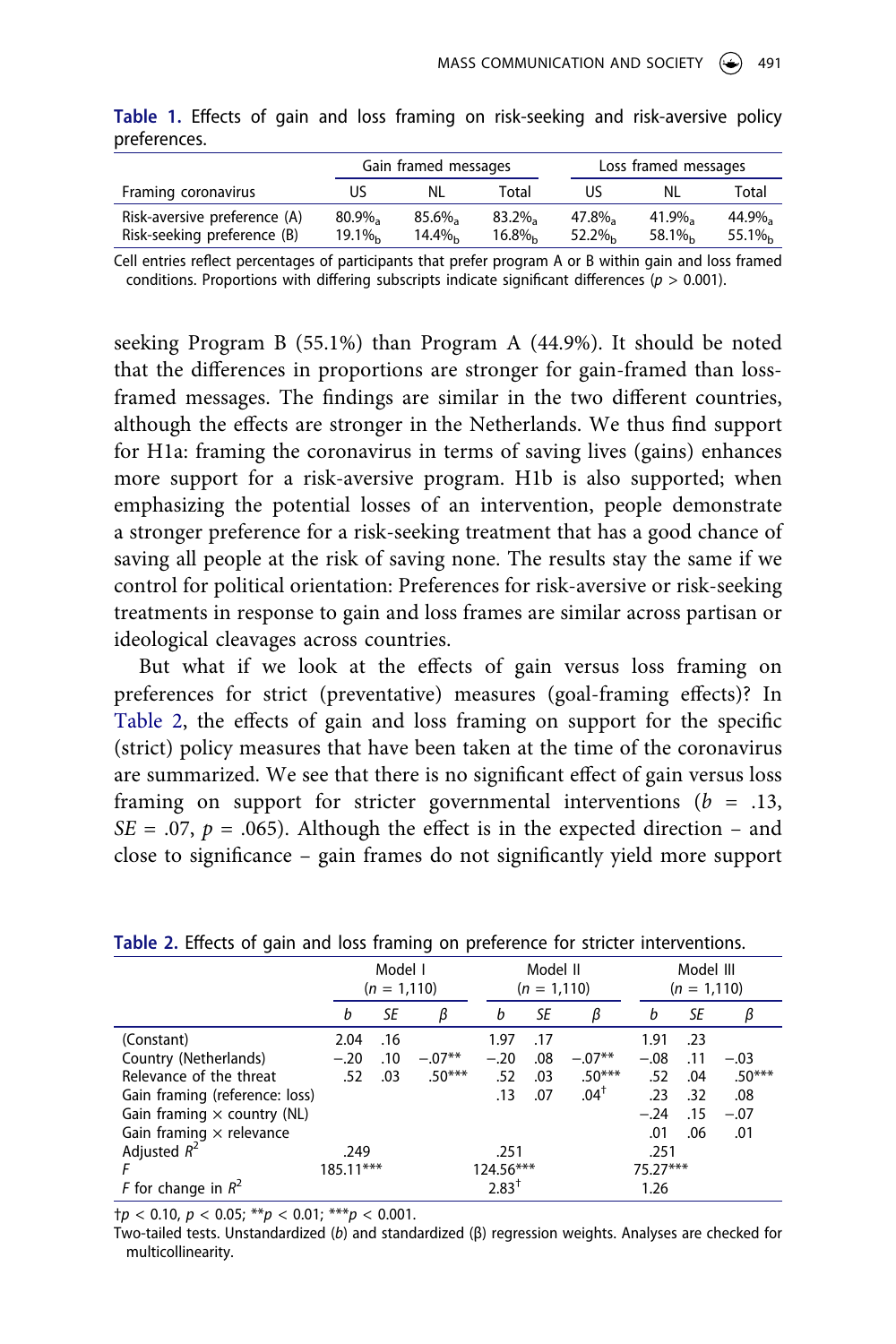for preventative measures to fight the coronavirus than loss frames – which does not support H2.

#### *The effects of gain and loss frames on discrete emotions*

We hypothesized that exposure to a gain frame would elicit hope (H3a) whereas loss frames correspond to negative discrete emotions (H3b-f). The results are depicted in [Table 3.](#page-15-0) First of all, the results indicate that exposure to a gain versus loss frame does not elicit different levels of hope (*b* = .11,  $SE = .10$ ,  $p = .233$ ), which does not support H3a. We do see a nonsignificant negative effect of gain versus loss frames on anger (*b* = .11, *SE* = .10,  $p = .069$ , which offers limited support for the direction of effects formalized under H3b. However, participants exposed to a loss framed message of the coronavirus experienced more frustration than participants exposed to a gain frame ( $b = .22$ ,  $SE = .10$ ,  $p = .027$ ) – which supports H3c. However, as can be seen in [Table 3](#page-15-0), gain versus loss frames do not elicit different levels of fear (H3d) or pity (H3e). However, the results do offer support for H3f: loss frames result in higher levels of powerlessness than gain frames  $(b = .21, SE = .10, p = .042)$ .

Taken together, we find only very limited support for the expectation that gain versus loss frames activate different emotional responses. Although gain frames do not promote more positive emotions than loss frames, we do see that the negative loss frame elicit more frustration, and powerlessness than gain frames. But to what extent do these emotional responses mediate the effects of gain versus loss framing on support for stricter governmental interventions?

<span id="page-14-0"></span>We estimated mediation models using the R-package mediation (Hicks & Tingley, [2011](#page-20-16)), with robust standard errors and 1,000 simulations and Quasi-Bayesian Confidence Intervals. For fear, the ADE (Average Direct Effect) and ACME (Average Causal Mediation Effect) are not significant – indicating that fear does not mediate the effects of gain versus loss framing on support for stricter measures, which does not support H4a. The same results were found for pity (H4b). The results do indicate that the mediation model for powerlessness yield a significant ADE (*b* = 0.18, 95% CI [0.03, 0.34], *p* = .016) and ACME (*b* = −0.07, 95% CI [−0.13, 0.00],  $p = .038$ ). We thus find support for a partial mediation effect of powerlessness: loss compared to gain frames yield higher levels of powerlessness, which, in turn, promote support for stricter interventions. This supports H4c.

In sum, when we do not take emotions into account, gain frames are more effective in promoting support for stricter interventions than loss frames. However, when we include the role of powerlessness, we see that loss compared to gain frames indirectly promote support for preventative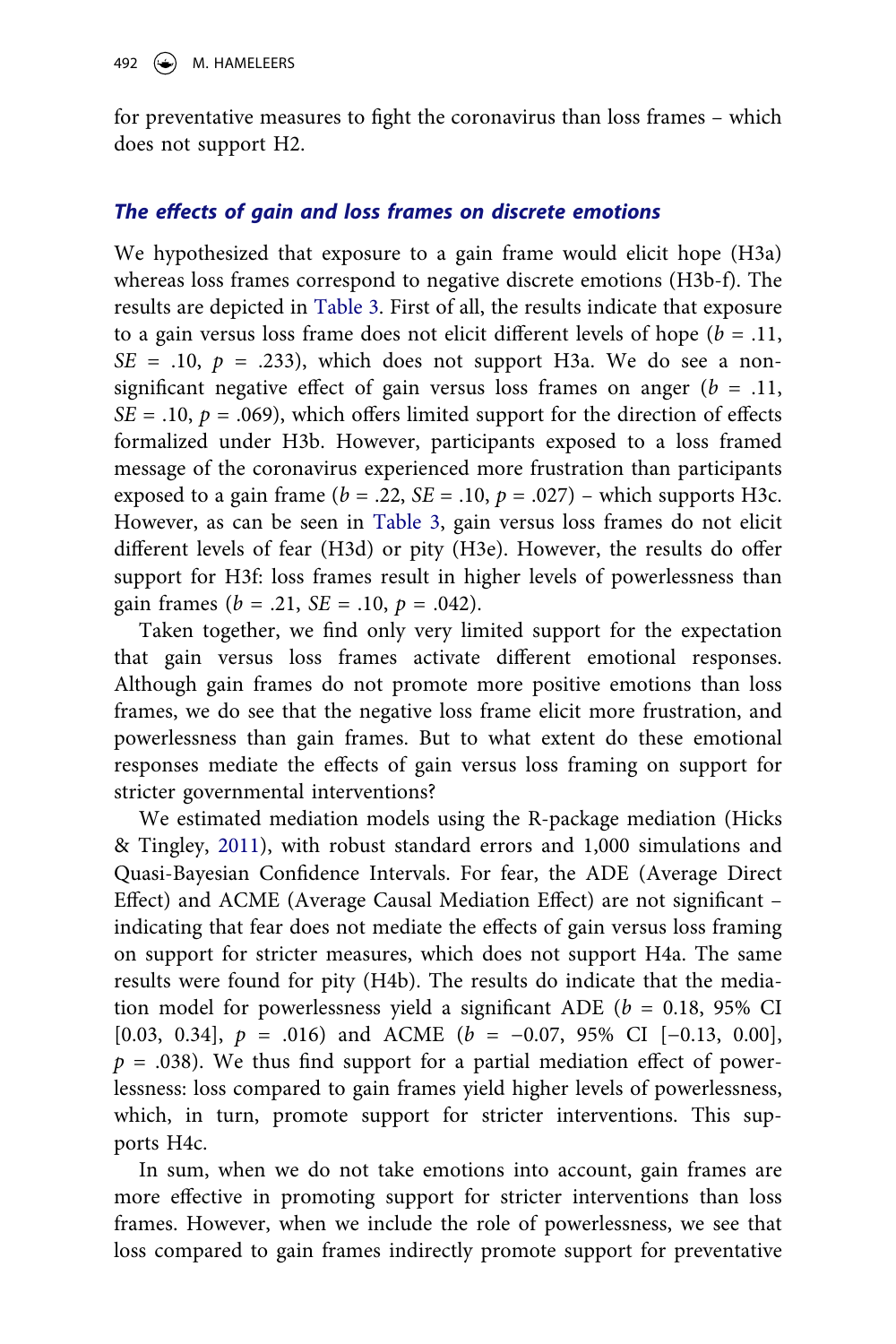<span id="page-15-0"></span>

| Table 3. Effects of gain and                                                                                                                      |                                    |                  | loss frames on discrete emotions.                                                            |                  |                                                                                    |            |                                                                          |         |                                                                                         |                        |                                                                                       |                    |
|---------------------------------------------------------------------------------------------------------------------------------------------------|------------------------------------|------------------|----------------------------------------------------------------------------------------------|------------------|------------------------------------------------------------------------------------|------------|--------------------------------------------------------------------------|---------|-----------------------------------------------------------------------------------------|------------------------|---------------------------------------------------------------------------------------|--------------------|
|                                                                                                                                                   | Fear                               |                  | Anger                                                                                        |                  | Pity                                                                               |            | Hope                                                                     |         | Frustration                                                                             |                        | Powerlessness                                                                         |                    |
| Model I                                                                                                                                           | b (SE)                             | B                | 6 (SE)                                                                                       | B                | b (SE)                                                                             | B          | b (SE)                                                                   | B       | b (SE)                                                                                  | B                      | b (SE)                                                                                | B                  |
| (Constant)<br>Gain framing<br>Adjusted R <sup>2</sup><br>F                                                                                        | 4.34 (.07                          |                  |                                                                                              |                  | 4.29 (.07                                                                          |            | 4.52 (.07                                                                |         | 4.72 (.07                                                                               |                        | 5.00 (.07)                                                                            |                    |
|                                                                                                                                                   | $-12(11)$                          | $-0.4$           | $3.99(0.08)$<br>-21 $(0.11)^+$                                                               | $-06$            | $-0.05(10)$                                                                        | ج<br>⊺     | (11)(10)                                                                 | ප       | $-.23(.10)*$                                                                            | 9م<br>آ                | $-21$ $(10)*$                                                                         | 90 -               |
|                                                                                                                                                   | 000                                |                  |                                                                                              |                  | 000.                                                                               |            |                                                                          |         | 003                                                                                     |                        | $003$<br>4.16*                                                                        |                    |
|                                                                                                                                                   | 1.36                               |                  | $\frac{334}{4}$                                                                              |                  | $\overline{0}$                                                                     |            | 000<br>000                                                               |         | 4.88*                                                                                   |                        |                                                                                       |                    |
| Model II                                                                                                                                          |                                    |                  |                                                                                              |                  |                                                                                    |            |                                                                          |         |                                                                                         |                        |                                                                                       |                    |
|                                                                                                                                                   | 1.48(21)                           |                  | 2.88 (.24)                                                                                   |                  |                                                                                    |            |                                                                          |         | 2.66 (.21)                                                                              |                        | 1.96 (.20)                                                                            |                    |
|                                                                                                                                                   |                                    |                  |                                                                                              |                  | $2.08$ (.22)<br>-0.3 (.10)<br>-42 (.10)***<br>36 (.04)***                          | $-0.1$     |                                                                          |         |                                                                                         |                        | $-19$ (.09)*<br>20 (.09)*                                                             |                    |
|                                                                                                                                                   | $-11(0)$<br>$-19(10)^{\dagger}$    |                  |                                                                                              | 역 그 영<br>이 기     |                                                                                    | $\ddot{c}$ |                                                                          |         |                                                                                         | ي۔<br>-                |                                                                                       | र्ड द              |
|                                                                                                                                                   |                                    |                  | $-20$ $(11)^+$<br>$-65$ $(11)***$<br>$26$ $(04)***$                                          |                  |                                                                                    | 55         |                                                                          | 5 g     | $-22$ (.10)*<br>$-53$ (.10)***<br>.42 (.04)***                                          |                        | 53 (.03)**                                                                            |                    |
| (Constant)<br>Gain framing<br>Country<br>Perceived wilnerability<br>Adjusted ନ <sup>2</sup>                                                       | $.53$ (.04)***<br>.177<br>80.52*** |                  |                                                                                              |                  |                                                                                    |            | $3.00 (21)$<br>$.12 (10)$<br>$.01 (10)$<br>$27 (04)$<br>$.052$<br>$2137$ |         |                                                                                         |                        | .188                                                                                  |                    |
|                                                                                                                                                   |                                    |                  | $.068$<br>27.97***                                                                           |                  | $.093$<br>39.08***                                                                 |            |                                                                          |         | $.138$<br>60.28***                                                                      |                        | 86.78***                                                                              |                    |
| Model III                                                                                                                                         |                                    |                  |                                                                                              |                  |                                                                                    |            |                                                                          |         |                                                                                         |                        |                                                                                       |                    |
| (Constant)<br>Gain framing<br>Country<br>Perceived vulnerability<br>Gain framing x country (NL)<br>Gain framing x vulnerability<br>Adjusted $R^2$ | $(62)$ $(00.1)$                    |                  | $2.64 (3.4)$<br>$.26 (4.7)$<br>$-60 (1.5)***$<br>$30 (0.6)***$<br>$-10 (2.2)$<br>$-10 (2.2)$ |                  |                                                                                    |            |                                                                          |         |                                                                                         |                        | 1.32(.28)                                                                             |                    |
|                                                                                                                                                   | $-(41)^{*}$                        | S                |                                                                                              | Š                |                                                                                    |            |                                                                          |         |                                                                                         |                        |                                                                                       |                    |
|                                                                                                                                                   | $-0.09(14)$                        | $-0.03$          |                                                                                              | $-16$            |                                                                                    | $\ddot{6}$ |                                                                          |         |                                                                                         |                        |                                                                                       |                    |
|                                                                                                                                                   | $61 (0.05)$ ***                    |                  |                                                                                              |                  | 1.78 (.31)<br>.55 (.43)<br>.64 (.14)***<br>.40 (.05)***<br>.44 (.20)*<br>.07 (.07) | Ϋ́         | 2.89 (.29)<br>33 (.41)<br>33 (.41)<br>39 (.05)<br>-21 (.19)<br>-21 (.07) |         | $2.42$ (.30)<br>$.25$ (.41)<br>$-46$ (.14)<br>$-46$ (.05)<br>$-13$ (.19)<br>$-07$ (.07) | ី » ៩ = -<br>- - - - - | 1.03 $(.39)$ **<br>.27 $(.13)$ *<br>.64 $(.05)$ ***<br>.-.13 $(.18)$<br>.-.13 $(.18)$ | ង ទូ ដូ ដូ ដូ<br>ម |
|                                                                                                                                                   | $-19(19)$                          | بن أن<br># as as |                                                                                              | $\frac{22}{100}$ |                                                                                    | Ξ          |                                                                          | ಸ್ತ ಕ್ಷ |                                                                                         |                        |                                                                                       |                    |
|                                                                                                                                                   | $-.15(0.07)$                       |                  |                                                                                              | <u>بـ</u>        |                                                                                    | 두          |                                                                          |         |                                                                                         |                        |                                                                                       |                    |
|                                                                                                                                                   | .180                               |                  | .067                                                                                         |                  | 096                                                                                |            | .052                                                                     |         | .138                                                                                    |                        | .194                                                                                  |                    |
|                                                                                                                                                   | 49.58***                           |                  | $6.98***$                                                                                    |                  | $24.69***$                                                                         |            | $3.07***$                                                                |         | 36.44***                                                                                |                        | $54.50***$                                                                            |                    |
| $tp < 0.10, *p < 0.05; **p < 0.01;$                                                                                                               | $0.00 < b_{\ast\ast\ast}$          |                  |                                                                                              |                  |                                                                                    |            |                                                                          |         |                                                                                         |                        |                                                                                       |                    |

MASS COMMUNICATION AND SOCIETY  $\circledast$  493

Two-tailed tests. Unstandardized (*b*) and standardized (β) regression weights. Analyses are checked for multicollinearity.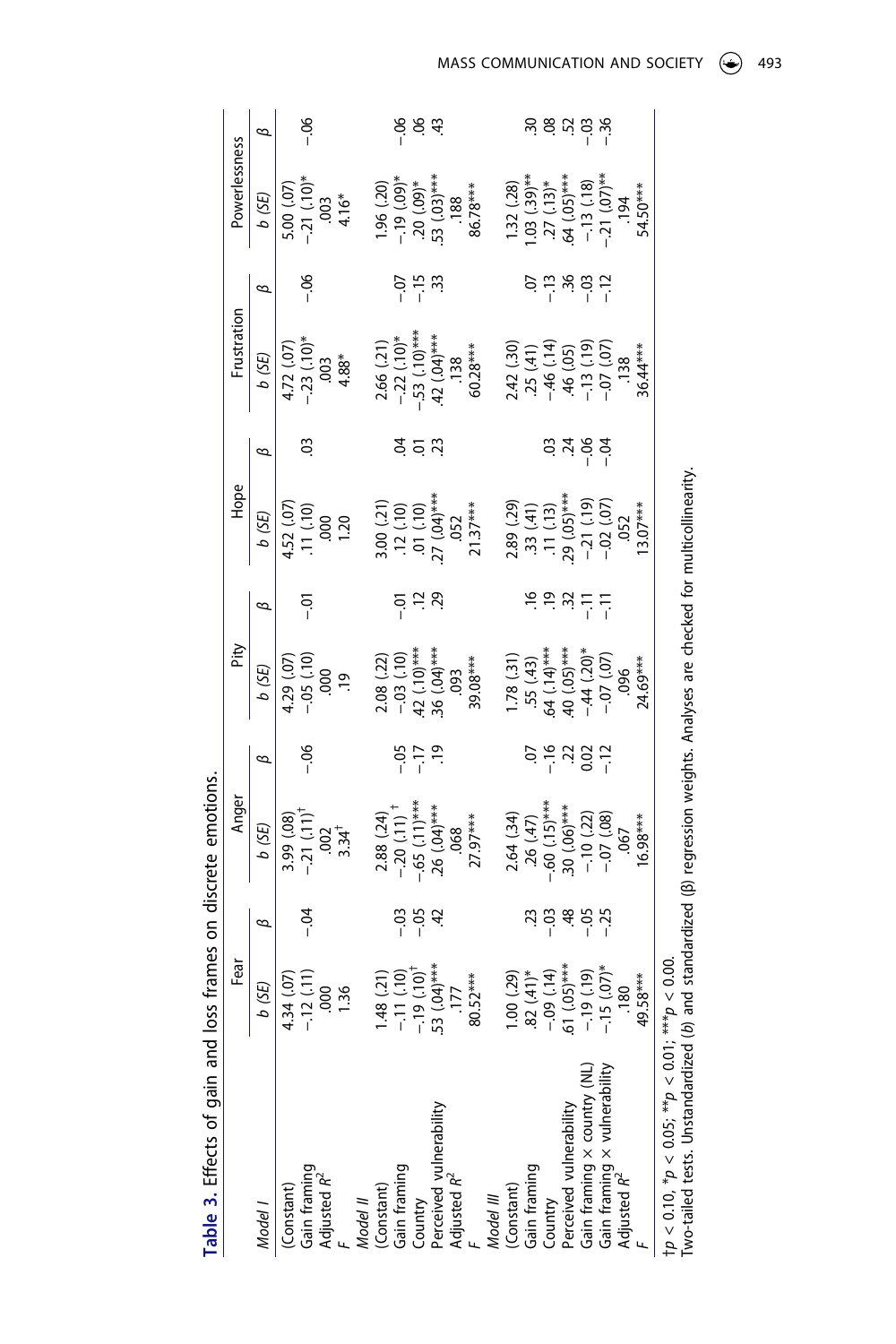measures via the activation of powerlessness. These effects are similar across the different national settings. Overall, it should be stressed that we only find very limited support for the effects of gain versus loss framing on support for preventative measures.

## *The role of perceived relevance on the effects of gain versus loss frames*

The results of [Table 2](#page-13-1) summarize the effects of gain versus loss frames for participants at different levels of perceived vulnerability. First of all, it can be seen that the more people perceive themselves to be vulnerable to the threat, the more likely they are to support stricter preventative measures (*b* = .52, *SE* = .03, *p* < .001) ([Table 2](#page-13-1), Model I). We also see that support for such measures is stronger in the US compared to the Netherlands. However, we do not find support for H5a: there is no significant interaction effect of perceived vulnerability and exposure to gain versus loss framing on policy support ( $b = .01$ ,  $SE = .06$ ,  $p = .970$ ) ([Table 2,](#page-13-1) Model III). In other words, individual-level differences in the perceived relevance of the threat posed by the coronavirus does not correspond to different effects of gain versus loss frames.

We do, however, see that perceived vulnerability significantly moderates the effects of gain versus loss frames on fear  $(b = .15, SE = .07, p = .031)$  and powerlessness (*b* = .21, *SE* = .07, *p* = .002) [\(Table 3,](#page-15-0) Model III). This means that the more people think they are vulnerable to the threat, the stronger the effects of loss versus gain frames on fear and powerlessness. Participants that acknowledge the coronavirus as a stronger threat are thus more likely to experience fear and powerlessness in response to loss versus gain frames. This only provides limited support for H5b: Perceived vulnerability moderates the effects of fear and powerlessness, but not for the other discrete emotions.

## **Discussion**

This paper presents the findings of a conceptual replication of Tversky and Kahneman's (1979) prospect theory in the setting of a crucial stage of the coronavirus outbreak in two different settings: the US and the Netherlands. We specifically look at the effects of loss and gain frames on (1) preferences for risk-seeking versus risk-aversive interventions; (2) stricter interventions to fight the virus, and (3) discrete emotions. The main findings provide convincing support for prospect theory in the midst of a real crisis. Specifically, gain frames promote convincing support for risk-aversive treatments, whereas loss frames make people more supportive of risk-seeking alternatives. However, deviating from the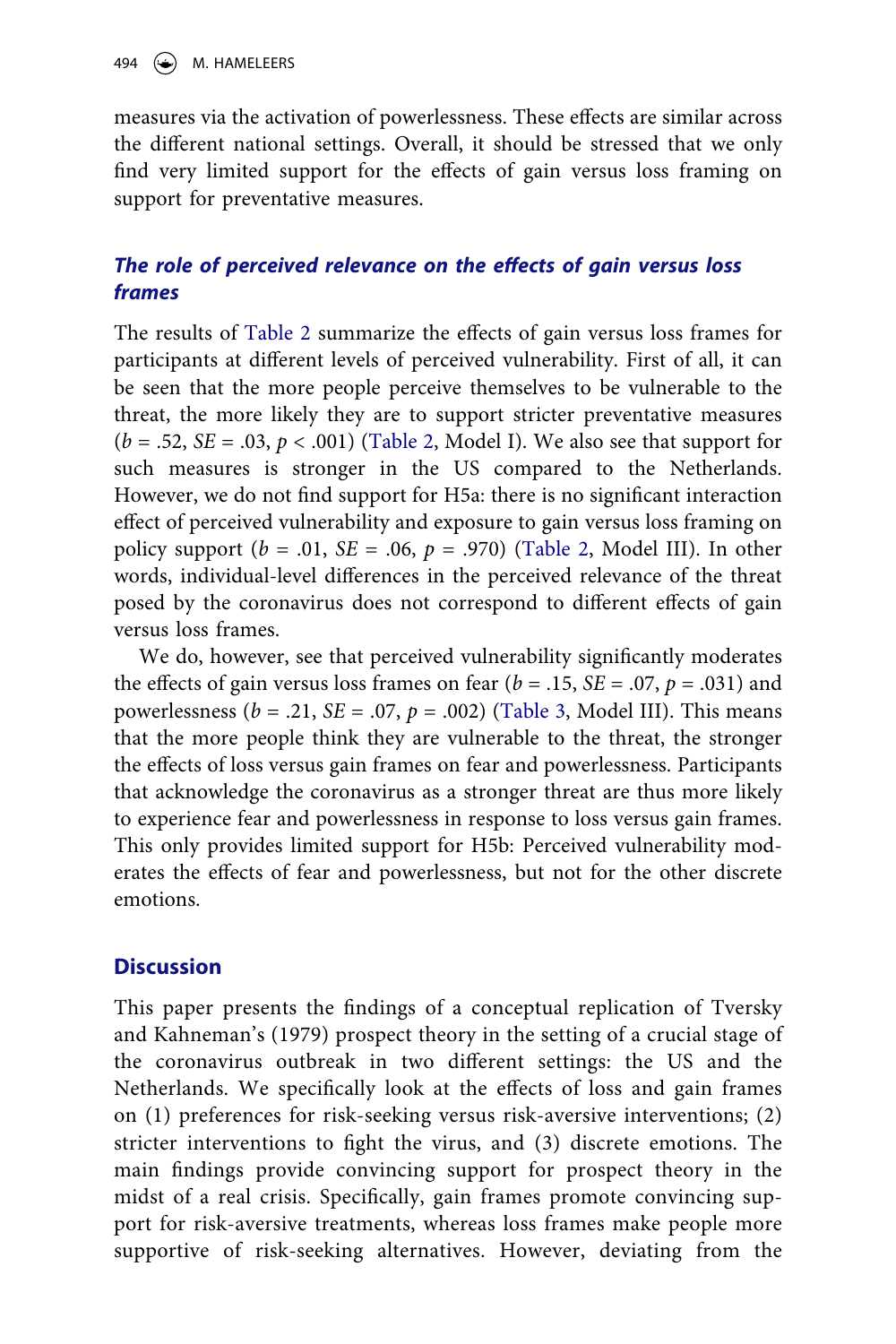classical prospect theory approach and looking at the single-option dependent variable tapping support for stricter governmental interventions to combat the pandemic, our findings show that exposure to gain frames does not significantly yield more support for strict interventions than loss frames.

The findings of this study indicate that risk-seeking or risk-aversion, classically regarded as outcomes of prospect theory or gain and loss framing literature (Ruggeri et al., [2020;](#page-21-0) Tversky & Kahneman, [1981\)](#page-21-2), are affected in a different way than preferences for desired versus undesired outcomes targeted in health communication. Our findings do replicate prospect theory in times of a pandemic, but we do not find consistent support for the effects of gain versus loss framing on support for specific policies that aim to prevent negative outcomes.

An important practical implication of these findings is that if governments want to motivate risk-aversion, they should rely on gain frames instead of loss frames (i.e., focusing on the amount of lives that can be saved if citizens incorporate the advice to integrate preventative behaviors in their daily routines). Yet, daily media coverage may impede this goal – as most legacy and alternative media coverage about the coronavirus contains a strong negativity bias that focuses on losses (Van Bavel et al., [2020](#page-21-1)). Even though preferences for interventions may not directly be affected, riskaversion may be an important outcome in times of a pandemic. As people are highly dependent on the media in times of uncertainty (e.g., Boukes et al., [2019\)](#page-19-0), small differences in the presentation of equivalent information on the consequences of the virus for survivors/deaths may have an impact on support for treatments that avert or seek risks.

<span id="page-17-0"></span>As postulated in the appraisal theory of emotions, emotional responses may play a role in framing effects, and the way that people feel in response to frames may affect their subsequent cognitions and behaviors (e.g., Powell et al., [2015\)](#page-21-13). Crisis communication, and information about pandemics in particular, may yield strong negative emotions (Van Bavel et al., [2020](#page-21-1)), which may be instrumental in promoting desired behaviors as well as less constructive actions (i.e., hoarding). Our findings illustrate that loss frames promote more negative emotions (fear and powerlessness) than gain frames. However, the emotional states elicited by these frames only motivated support for stricter interventions for powerlessness. This means that loss frames can promote compliance with strict governmental measures, but only when they elicit feelings of powerlessness among receivers. These feelings are reconciled by supporting strict interventions that may mitigate the threat. In line with appraisal theory (Lerner & Keltner, [2001;](#page-20-11) Nabi, [2003](#page-21-9)), the emphasis on negative consequences in the loss frame corresponded to higher levels of experienced fear and powerlessness. Yet, we find no significant effects of gain frames on emotional states.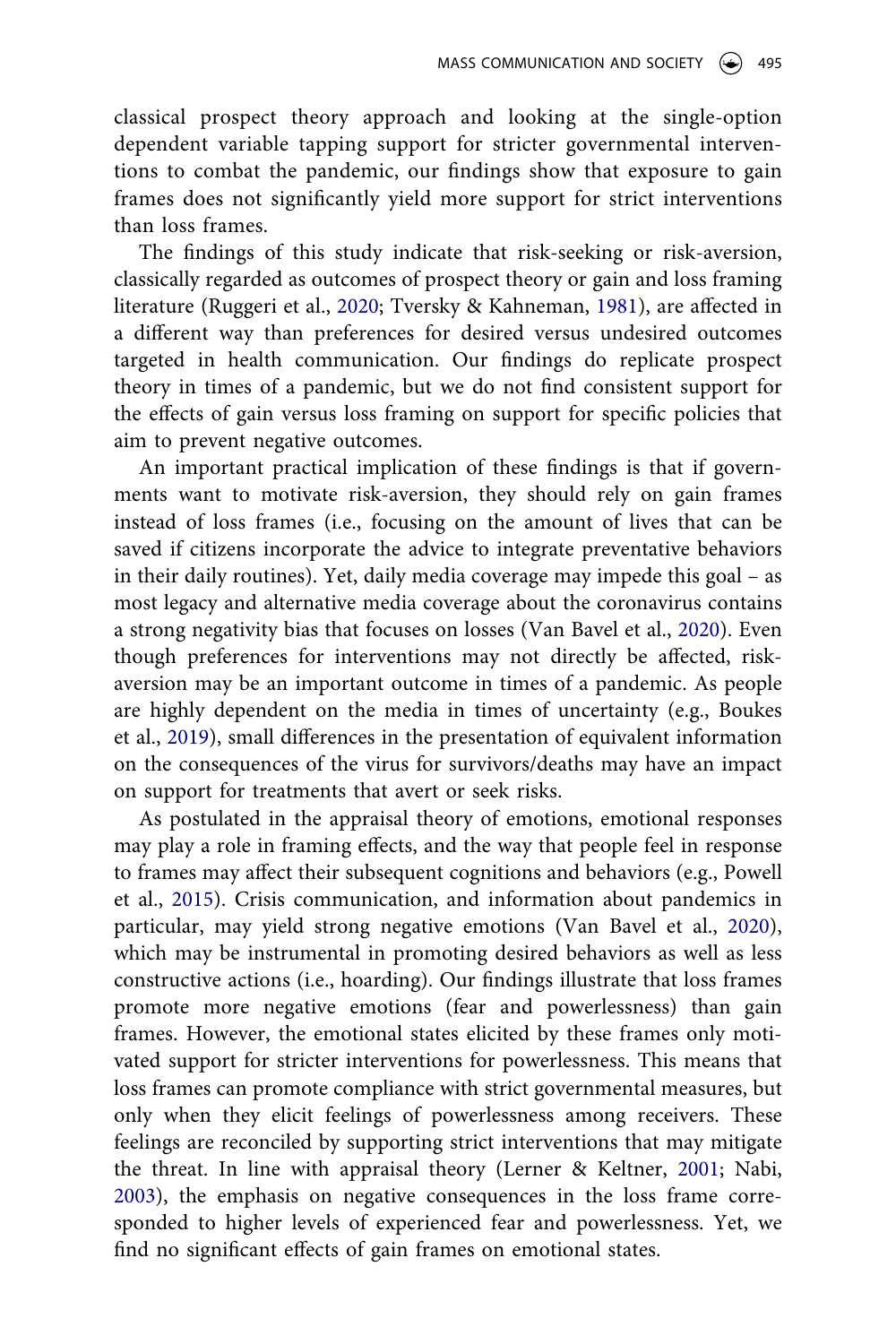In the different national settings of the US and the Netherlands, which were at different stages of the pandemic's curve as well as governmental schemes at times of data collection, gain frames that emphasize the number of lives that can be saved are more effective in promoting support for riskaversive treatments. Overall, compliance with risk-aversive interventions may be most successful when governmental communication emphasizes the gains that can be achieved when performing pro-social behavior, while at the same time emphasize efficacy beliefs (i.e., performing this behavior can successfully secure the gains promoted).

Despite offering important insights of the implications of prospect theory for compliance in the midst of an actual pandemic, this study has a number of limitations. First of all, the experimental set-up did not include different factors that may have an impact on the effectiveness of gain and loss frames. For example, we only focused on gains and losses in terms of survivors and victims, whereas the actual debates surrounding the pandemic also involves more indirect losses for the economy and the disruption of social life (i.e., loneliness, job insecurity). Related, there is another issue regarding ecological validity. In real life, all potential treatments to impede the spread of the coronavirus may be uncertain. Hence, all proposed interventions – such as total social isolation – are not always feasible or effective. The issues presented to participants, including binary treatment options, may not reflect the complexity of real-life interventions. Follow-up studies may take the differential consequences and actual interventions of the crisis situation into account more explicitly. Second, as coronavirusrelated information changed every hour during data collection, we refrained from using real numbers in the gain and loss scenarios – even though we emphasized that this was a potential scenario of the outbreak, it may be important for future research to relativize these findings with the actual number of victims, which may only be established in the aftermath of the outbreak. Related, although the experimental set-up aimed for internal validity whilst optimizing realism of the information offered, our findings are still collected in an artificial online experiment in which people make decisions about scenarios that they would normally not encounter in this way. In addition, the scenarios deviated from classical prospect theory to make them more realistic and fitting with media coverage at the time of data collection. It could be argued that these choices make the replication less clean – also considering that single words can make a difference in framing effect studies (Heritage et al., [2007](#page-20-17)).

<span id="page-18-0"></span>Yet, the findings do replicate prospect theory and show that adjusting scenarios to the new threat still yield the same pattern of risk-seeking /aversive choices. Future research may assess the impact of making changes in the original formulation more carefully, but the findings and perceived credibility of scenarios indicate that the deviations are not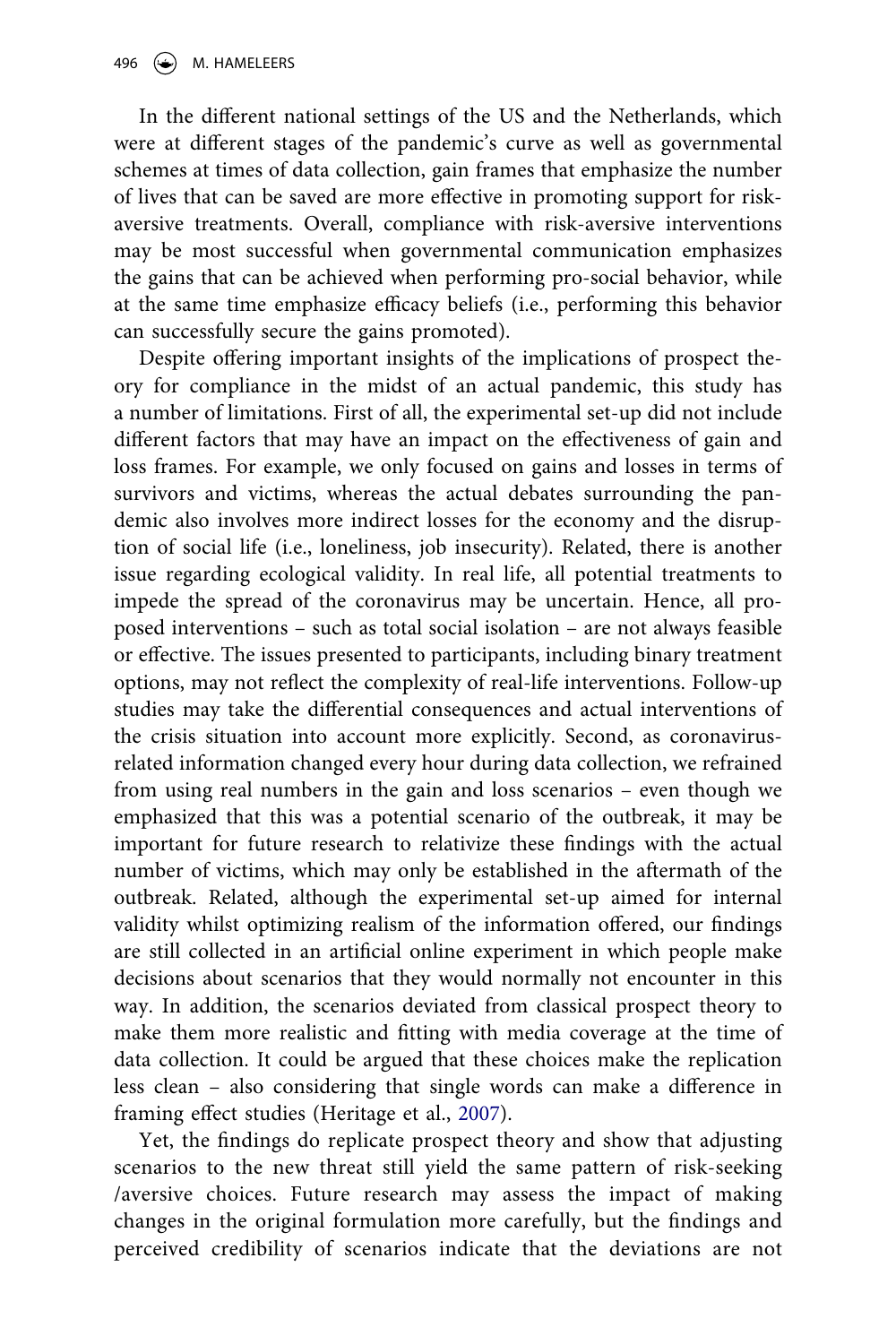problematic. Finally, it may be argued that the second part of the experiment deviated substantially from prospect theory and risky-choice framing approaches. Beyond assessing choices, we aimed to explore to what extent gain and loss frames affect preferences for (stricter) interventions. However, this assessment was made after people indicated their choices, which could influence the assessment of the second dependent variable.

Despite these limitations, we do believe that these findings have important implications for understanding the effectiveness of using gain versus loss frames when aiming to promote support for preventative measures when stakes are high: During the 2020 outbreak of the coronavirus, governments and citizens throughout the globe relied heavily on the authorities' and media's information, not only to inform them about what was going on, but also to guide behaviors that would prevent negative outcomes. The findings of this study replicate prospect theory in the context of an actual health crisis. Emphasizing the potential gains of a treatment makes people more risk-aversive, whereas an emphasis on losses promotes more support for risk-seeking treatments. Practically, authorities communicating about the crisis may adapt their framing based on the desired outcomes: If they aim to make people risk-aversive, framing the pandemic in terms of gains may be the best strategy.

### **Notes on contributor**

*Dr. Michael Hameleers* (Ph.D., University of Amsterdam) is Assistant Professor in Political Communication at the Amsterdam School of Communication Research (ASCoR), Amsterdam, The Netherlands. His research interests include populism, framing, (affective) polarization, and the role of social identity in media effects.

## **ORCID**

Michael Hameleers **http://orcid.org/0000-0002-8038-5005** 

## **References**

- <span id="page-19-3"></span>Ball-Rokeach, S. J., & DeFleur, M. L. ([1976\)](#page-8-0). A dependency model of mass-media effects. *Communication Research*, *3*(1), 3–21. [https://doi.org/10.1177/](https://doi.org/10.1177/009365027600300101)  [009365027600300101](https://doi.org/10.1177/009365027600300101)
- <span id="page-19-0"></span>Boukes, M., Damstra, A., & Vliegenthart, R. [\(2019](#page-2-0)). Media effects across time and subject: How news coverage affects two out of four attributes of consumer confidence. *Communication Research*. <https://doi.org/10.1177/0093650219870087>
- <span id="page-19-1"></span>Cacciatore, M. A., Scheufele, D. A., & Iyengar, S. ([2016\)](#page-3-0). The end of framing as we know it . . . and the future of media effects. *Mass Communication and Society*, *19*  (1), 7–23. <https://doi.org/10.1080/15205436.2015.1068811>
- <span id="page-19-2"></span>De Vreese, C. H. [\(2005](#page-3-1)). News framing theory and typology. *Information Design Journal + Document Design*, *13*(1), 48–59. <https://doi.org/10.1075/idjdd.13.1.06vre>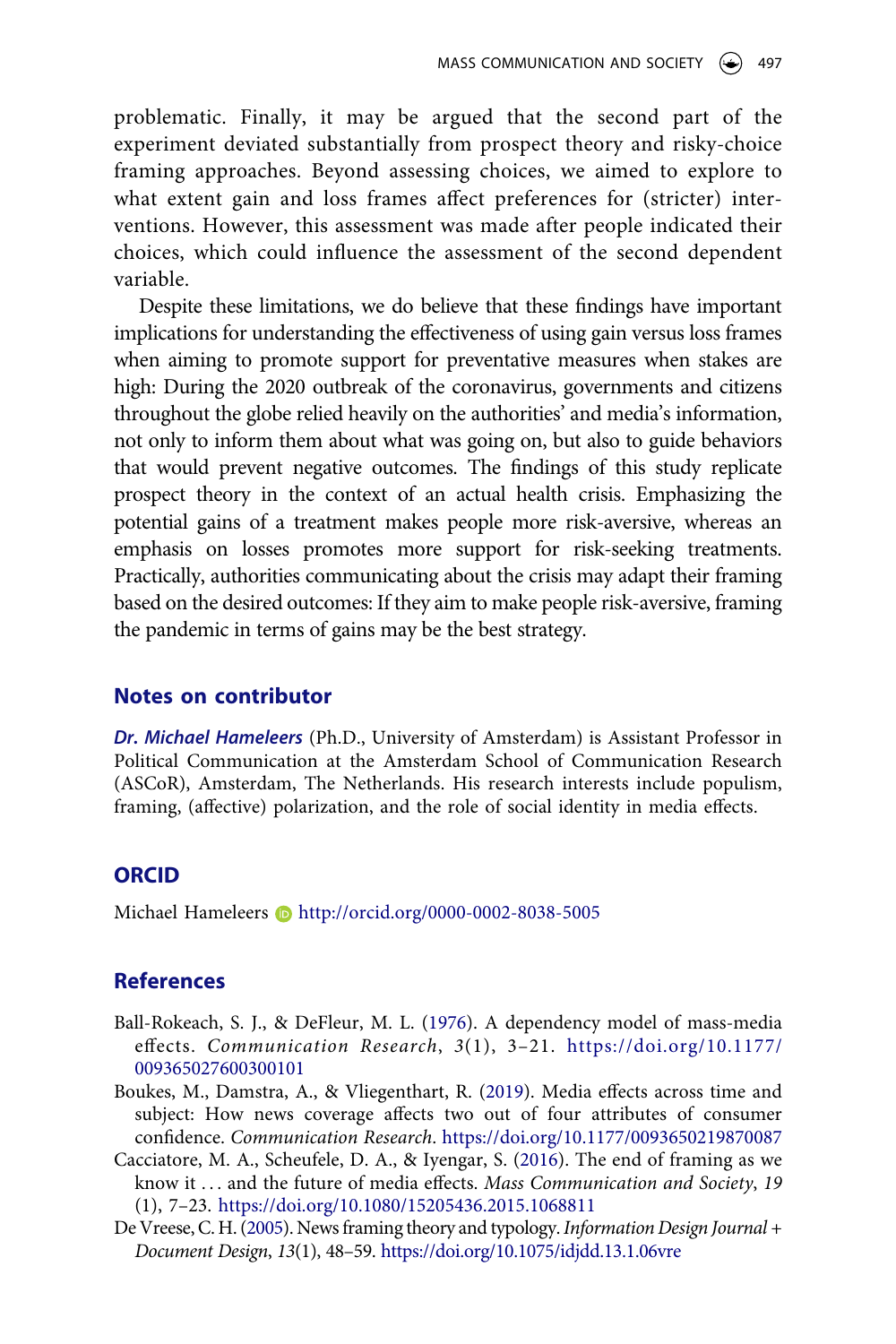- <span id="page-20-7"></span>Dijkstra, S., Rothman, A., & Pietersma, S. [\(2011\)](#page-5-0). The persuasive effects of framing messages on fruit and vegetable consumption according to regulatory focus theory. *Psychology of Health*, *26*(8), 1036–1048. [https://doi.org/10.1080/](https://doi.org/10.1080/08870446.2010.526715) [08870446.2010.526715](https://doi.org/10.1080/08870446.2010.526715).
- <span id="page-20-4"></span>Druckman, J. N. [\(2001](#page-3-2)). The implications of framing effects for citizen competence. *Political Behavior*, *23*(3), 225–256. <https://doi.org/10.1023/A:1015006907312>
- <span id="page-20-8"></span>Druckman, J. N., & McDermott, R. ([2008](#page-6-0)). Emotion and the framing of risky choice. *Political Behavior*, *30*(3), 297–321.
- <span id="page-20-2"></span>Entman, R. M. [\(1993\)](#page-3-3). Framing: Toward clarification of a fractured paradigm. *Journal of Communication*, *43*(4), 51–58.<https://doi.org/10.1111/j.1460-2466.1993.tb01304.x>
- <span id="page-20-3"></span>Gamson, W. A., & Modigliani, A. ([1989\)](#page-3-4). Media discourse and public opinion on nuclear power: A constructionist approach. *American Journal of Sociology*, *95*(1), 1–37. <https://doi.org/10.1086/229213>
- <span id="page-20-9"></span>Gross, K., & D'Ambrosio, L. [\(2004\)](#page-6-1). Framing emotional response. *Political Psychology*, *25*(1), 1–29. <https://doi.org/10.1111/j.1467-9221.2004.00354.x>
- <span id="page-20-6"></span>Harrington, N. G., & Kerr, A. M. ([2017](#page-5-1)). Rethinking risk: Prospect theory application in health message design. *Health Communication*, *32*(2), 131–141. [https://](https://doi.org/10.1080/10410236.2015.1110004) [doi.org/10.1080/10410236.2015.1110004](https://doi.org/10.1080/10410236.2015.1110004)
- <span id="page-20-17"></span>Heritage, J., Robinson, J. D., Elliott, M. N., Beckett, M., & Wilkes, M. [\(2007\)](#page-18-0). Reducing patients' unmet concerns in primary care: The difference one word can make. *Journal of General Internal Medicine*, *22*(10), 1429–1433. [https://doi.](https://doi.org/10.1007/s11606-007-0279-0) [org/10.1007/s11606-007-0279-0](https://doi.org/10.1007/s11606-007-0279-0)
- <span id="page-20-16"></span>Hicks, R., & Tingley, D. ([2011](#page-14-0)). Causal mediation analysis. *Stata Journal*, *11*(4), 609–615.
- <span id="page-20-1"></span>Ho, S.S., Liao, Y., & Rosenthal, S. [\(2015\)](#page-2-1). Applying the theory of planned behavior and media dependency theory: Predictors of public pro-environmental behavioral intentions in Singapore. *Environmental Communication*, *9*(1), 77–99. <https://doi.org/10.1080/17524032.2014.932819>
- <span id="page-20-0"></span>Kahneman, D., & Tversky, A. ([1979\)](#page-1-0). Prospect theory: An analysis of decision under risk. *Econometrica: Journal of the Econometric Society*, *47*(2), 263–291. <https://doi.org/10.2307/1914185>
- <span id="page-20-14"></span>Krosnick, J. A. ([1989\)](#page-8-1). Attitude importance and attitude accessibility. *Personality and Social Psychology Bulletin*, *15*(3), 297–308. [https://doi.org/10.1177/](https://doi.org/10.1177/0146167289153002) [0146167289153002](https://doi.org/10.1177/0146167289153002)
- <span id="page-20-10"></span>Lazarus, R. S. [\(1991](#page-6-2)). *Emotion and adaptation*. Oxford University Press.
- <span id="page-20-15"></span>Lecheler, S., de Vreese, C. H., & Slothuus, R. [\(2009](#page-8-2)). Issue importance as a moderator of framing effects. *Communication Research*, *36*(3), 400–425. <https://doi.org/10.1177/0093650209333028>
- <span id="page-20-13"></span>Lecheler, S., Schuck, A. R. T., & de Vreese, C. H. ([2013\)](#page-7-0). Dealing with feelings: Positive and negative discrete emotions as mediators of news framing effects. *Communications*, *38*(2), 189–209. <https://doi.org/10.1515/commun-2013-0011>
- <span id="page-20-11"></span>Lerner, J. S., & Keltner, D. [\(2001\)](#page-6-3). Fear, anger, and risk. *Journal of Personality and Social Psychology*, *81*(1), 146–159. <https://doi.org/10.1037/0022-3514.81.1.146>
- <span id="page-20-5"></span>Levin, I. P., Schneider, S. L., & Gaeth, G. J. ([1998](#page-3-5)). All frames are not created equal: A typology and critical analysis of framing effects. *Organizational Behavior and Human Decision Processes*, *76*(2), 149–188. <https://doi.org/10.1006/obhd.1998.2804>
- <span id="page-20-12"></span>Loewenstein, G. F., Weber, E. U., Hsee, C. K., & Welch, N. [\(2001](#page-7-1)). Risk as feelings. *Psychological Bulletin*, *127*(2), 267–286. <https://doi.org/10.1037/0033-2909.127.2.267>